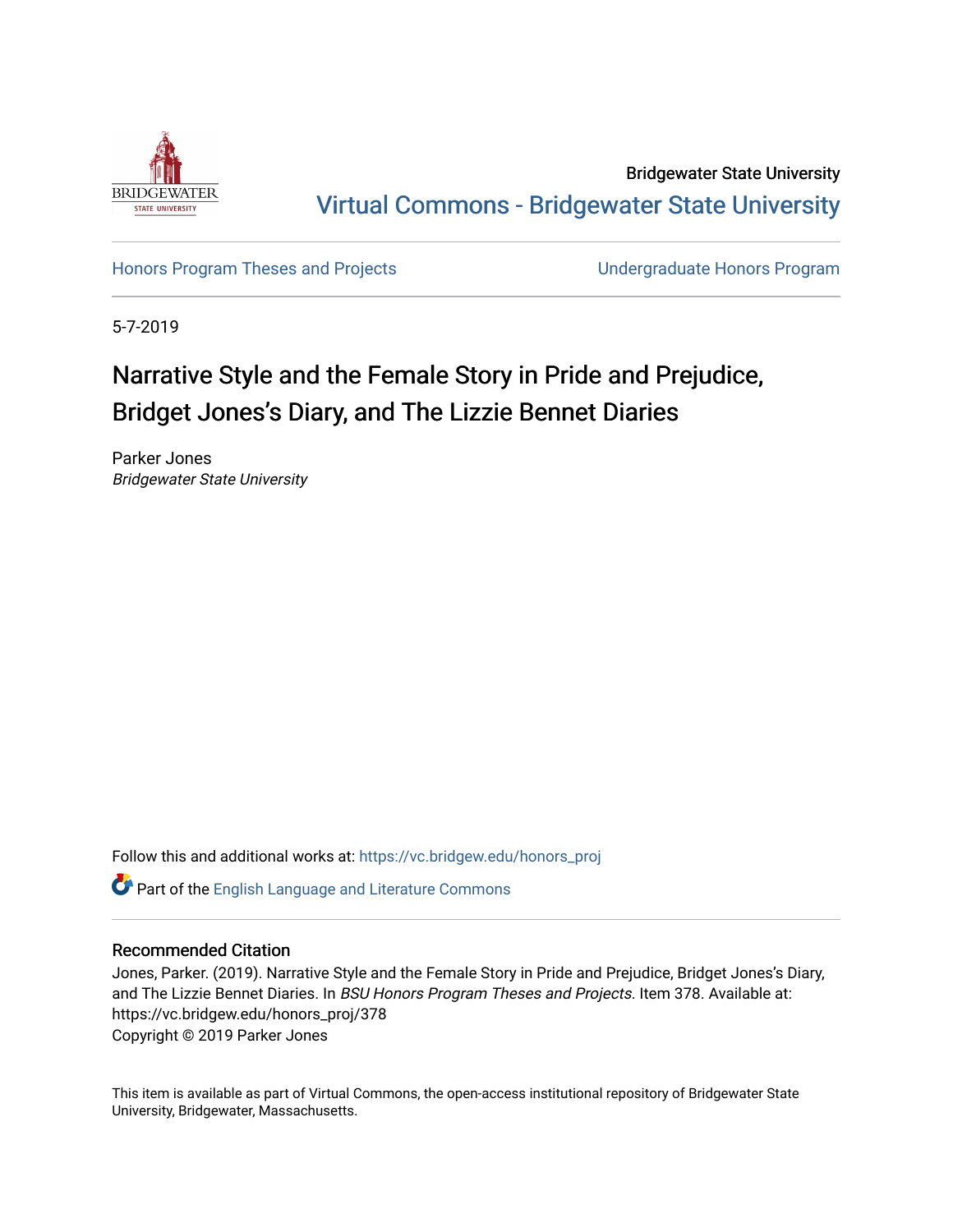Narrative Style and the Female Story in *Pride and Prejudice*,

*Bridget Jones's Diary*, and *The Lizzie Bennet Diaries* 

Parker Jones

Submitted in Partial Completion of the

Requirements for Departmental Honors in English

Bridgewater State University

May 7, 2019

Dr. Elizabeth Veisz, Thesis Advisor Dr. Halina Adams, Committee Member Professor Evan Dardano, Committee Member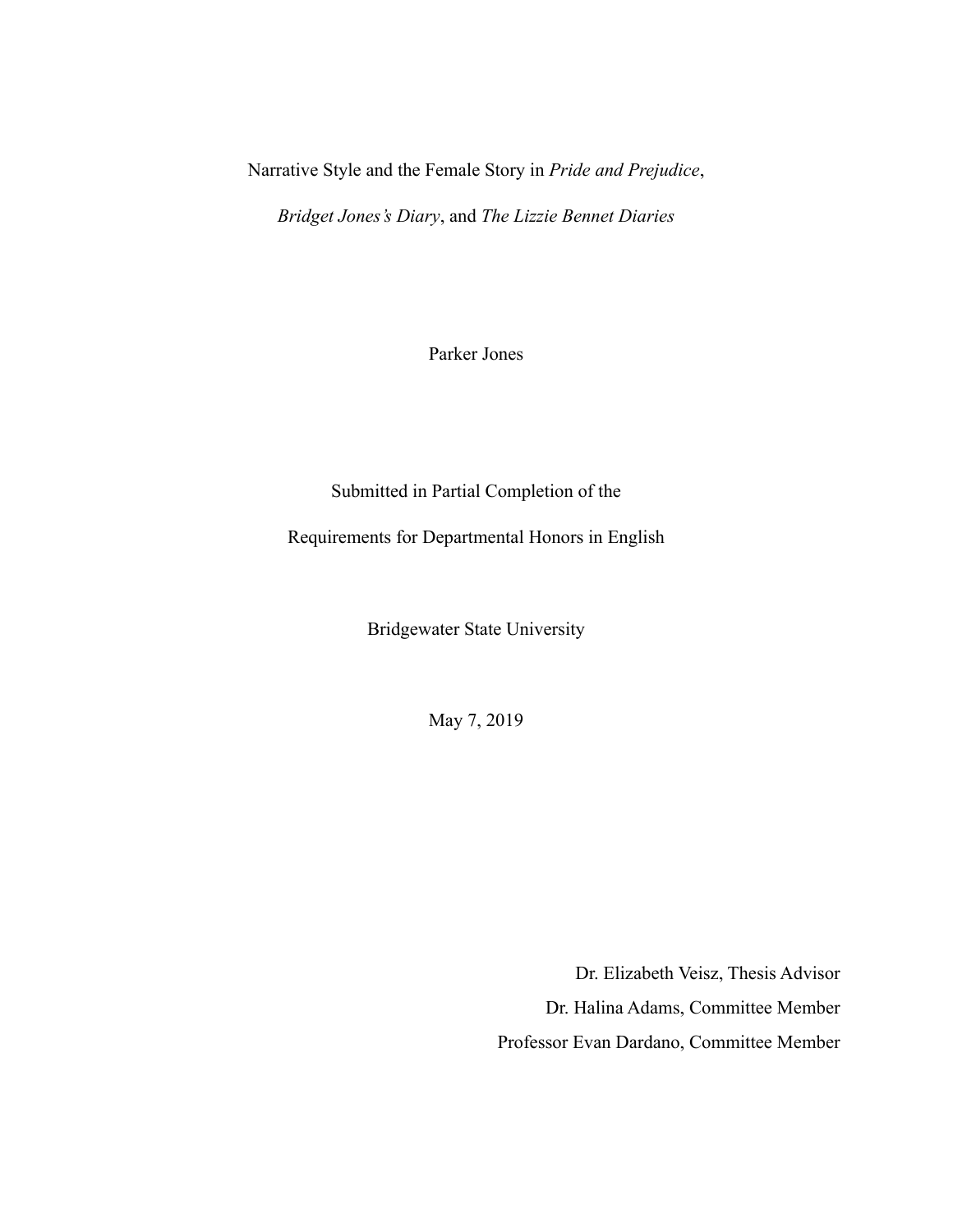## **Introduction**

*Pride and Prejudice* by Jane Austen has remained relevant since its publication in 1813, in part due to the popularity of numerous adaptations in multiple mediums. *Pride and Prejudice* is a novel that champions protofeminism<sup>1</sup> as well as offers an example of Austen's unique style of writing. The story follows the Bennet family, and specifically the second oldest daughter Elizabeth, as their mother searches for husbands for her five daughters. Elizabeth is a woman that is expected to enter into a successful marriage, which would be defined by financial security for herself and her family. However, she refuses this and instead seeks happiness, freedom, and choice in her life. As the story progresses Elizabeth emerges as a character that is fiercely independent while at the same time heavily conscious of what others think. This is shown time and again through the narrator, as the narrator serves as a source of honesty in the midst of stubborn characters.

 Free indirect discourse, a commonly characterized aspect of Austen's writing, is defined as:

 a mode of presenting discourse, the thoughts or statements of characters in a work, that blends third-person narration with the first person point-of-view … combines elements of direct discourse and indirect discourse to give the reader a sense of being inside a character's head without actually quoting his or her thoughts or statements. (Murfin & Ray 190)

 $1$  Protofeminism is understood as the ideas of feminism which existed before any feminist movement. Elizabeth displays traits of protofeminism in her views on marriage and independence.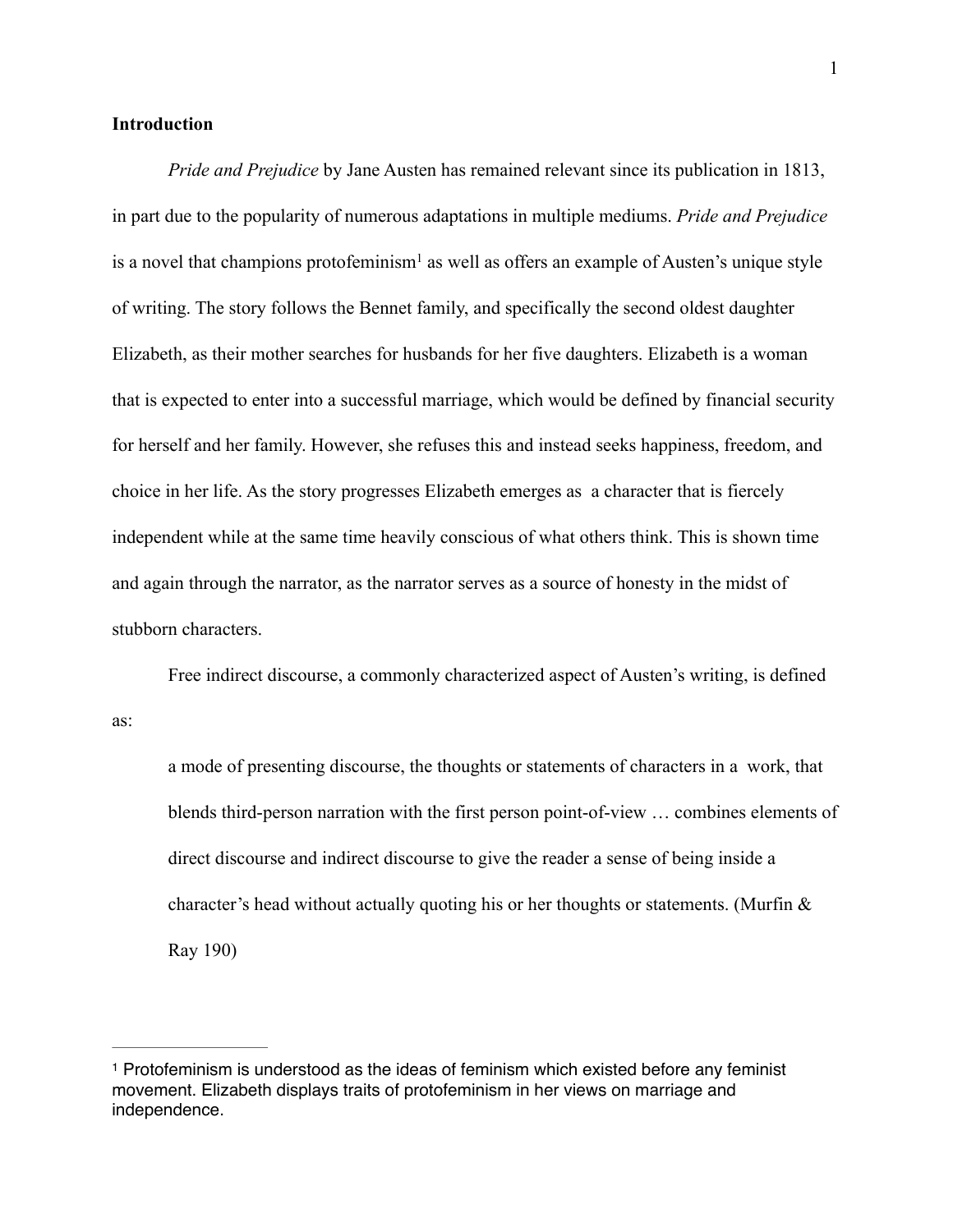There is a dual voice that is understood by the reader as both the character and the narrator. This allows for more than one perspective to be accessible in the story. This can be displayed in a moment in the story in which one of the Bennet daughters is reprimanded for trying to show off: "Mary, though pretending not to hear, was somewhat disconcerted; and Elizabeth sorry for her, and sorry for her father's speech, was afraid her anxiety had done no good. —Others of the party were now applied to" (Austen 69). In this paragraph, the reader receives a layout of the character's actions, feelings, and emotions all at once. The reader also hears the narrator as the voice of authority in the story, one that pushes certain narratives more than others. The paragraph ends on the implication that the other people in the room were the most important and impressionable to Elizabeth. Mary being reprimanded is not for the sake of her family, who know her personality, but for everyone else in the room. It is for the sense of propriety that is perceived by others. Through the use of free indirect discourse, Austen allows the female characters to express their thoughts and feelings without bias or judgement of emotions. Through altered narrative forms of *Bridget Jones's Diary* and *The Lizzie Bennet Diaries*, modern feminism is challenged and displayed in adaptations of *Pride and Prejudice* as well.

 Within *Bridget Jones's Diary*, we can observe the struggle women face in the modern era as they attempt to balance their personal life with career and happiness as told in a diary format first-person perspective. Bridget is a single woman in the 1990s, someone with a career marking her independence but surrounded by people with values that revolve around marriage and traditionalism. She faces constant bombardment from her married friends, and from her parents and older relatives. Not only is she facing the pressures of marriage and the duties that go along with it that Elizabeth Bennet faced, but she also struggles with the more current expectations of a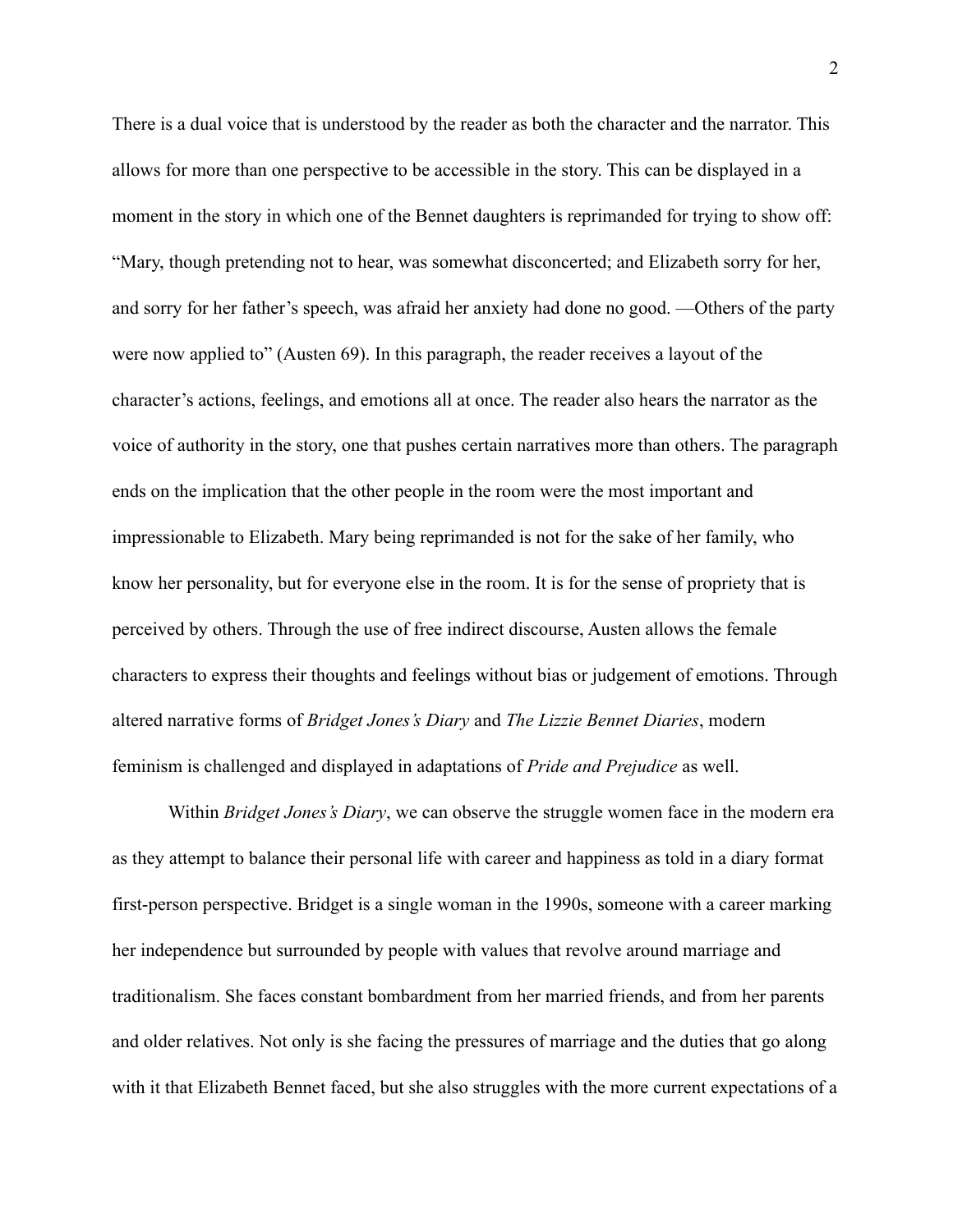women in her generation. The idea that a women should be married, have a career, raise children, maintain healthy relationships, and maintain a high standard of their appearance all define the pressures of Bridget's life.

 We see the challenges of the female story play out similarly to *Bridget Jones's Diary* in *The Lizzie Bennet Diaries*. *The Lizzie Bennet Diaries* is told from the perspective of Lizzie's vlog. There is, in this 21st century version of the story, an entirely new set of expectations for our female characters that includes the assumption of a career, relationship, and family. It follows very closely to *Pride and Prejudice*, with Lizzie facing pressure from her family to be in a relationship, and with her own aspirations of completing her education and starting a career. The story is told in a second-person perspective<sup>2</sup>. In film, this is a way of the characters breaking the fourth wall and addressing the audience. As this story is told in vlog format it is necessary to use this perspective, as the story is mostly told by and through Lizzie. However, there is more outside influence as Lizzie's sisters and other characters interject themselves in the story. There is no narrator to sort out the truth for the audience, there are simply varying accounts of life that the audience must decide are true or false.

 In these stories we see a written timeline of the expectations and duties of a young, single, middle class woman over the course of three different centuries. In this research there will be an understanding of the changes and consistencies in the female story, and literature's record of it. The same problems that existed for Elizabeth Bennet persist over the centuries and still impact Lizzie Bennet in 2012. There are also new, more complex hurdles for characters like Bridget and Lizzie to overcome. In addition to these personal issues, the idea of narration also

<sup>&</sup>lt;sup>2</sup> Second-person perspective in literature is different than film. In film, it refers to the 'face-toface' perspective of audience to character, such as in a vlog.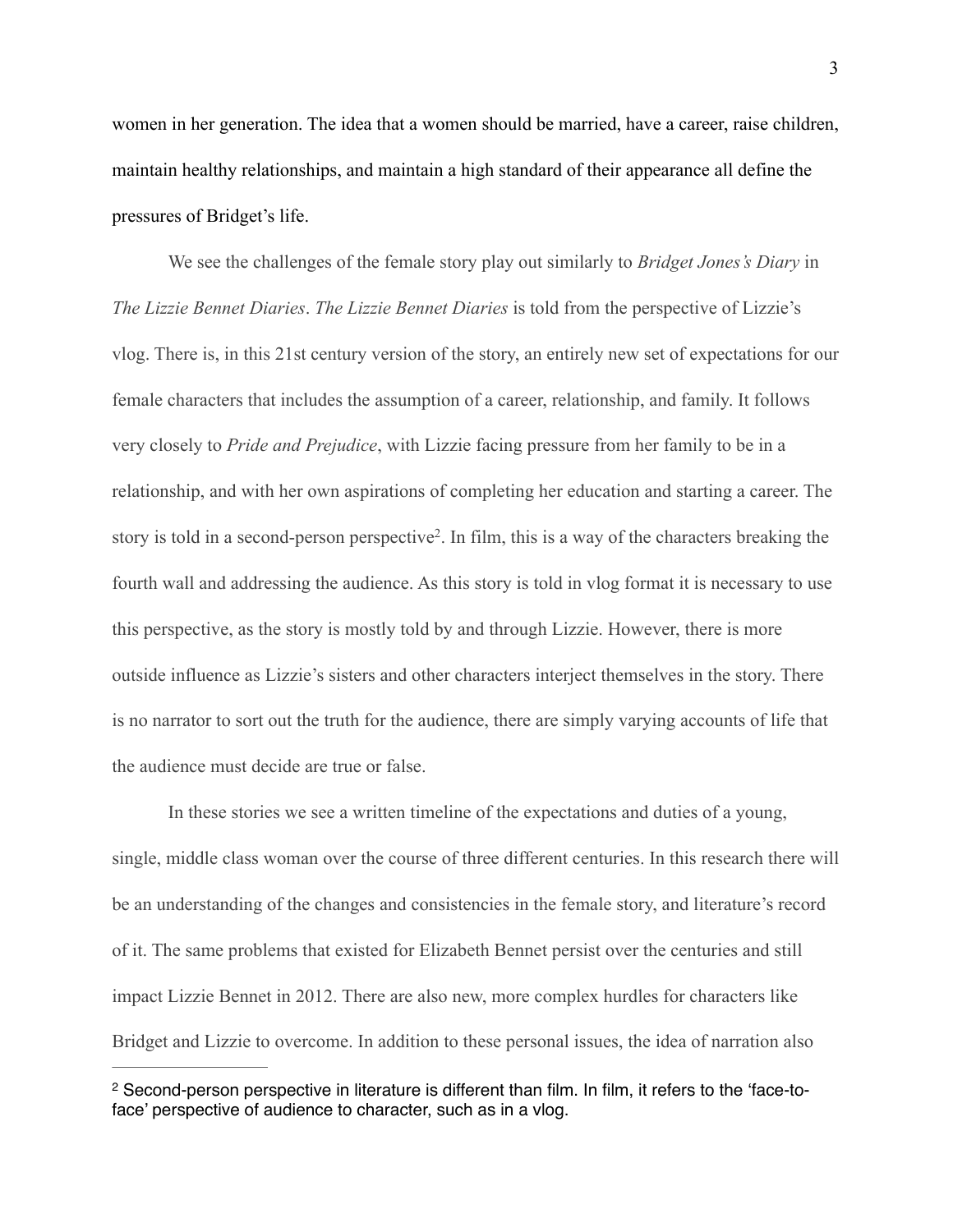establishes the message that the story in conveying. Between the free-indirect discourse of *Pride and Prejudice* to the video adaptation of *The Lizzie Bennet* diaries, there are many different influences at play and struggles that the reader or audience faces on what or who to believe. The use of narrative style is essential in understanding the story, as we see through the adaptations how differently the story of *Pride and Prejudice* can be told. The original *Pride and Prejudice*  shows the ability of free indirect discourse to frame a story in a way that expresses the longings and perceptions of a woman in 1800s England, through *Bridget Jones's Diary* there is a firstperson controlled narrative of a woman living in 1990's London, and *The Lizzie Bennet Diaries*  shows the experiences and struggles of a woman in 2012 California. All three face vastly different circumstances, but somehow still face common struggles and aspirations that go above what is expected.

## **Pride and Prejudice**

 Free indirect discourse gives the reader the ability to see multiple perspectives, as well as the emotions invoked by different characters in the story. This is an advantage over a first person narration, which only shows one character's emotions and understanding of the story; it also stands out from a third person narrative which would simply allow you to look down at the situations that arise between potentially all characters of the story. There is a balance between the characters and the narrator that "embeds the character's statement or thought in the narrative flow, and even more importantly in the narrator's interpretation, communicating also his way of seeing and feeling" (Murfin and Ray 191). In *Pride and Prejudice*, it allows the reader to be particularly aware of the complex relationship between Mr. Darcy and Elizabeth. In Elizabeth's mind, Darcy is a prideful and arrogant person who thinks he is above everyone simply because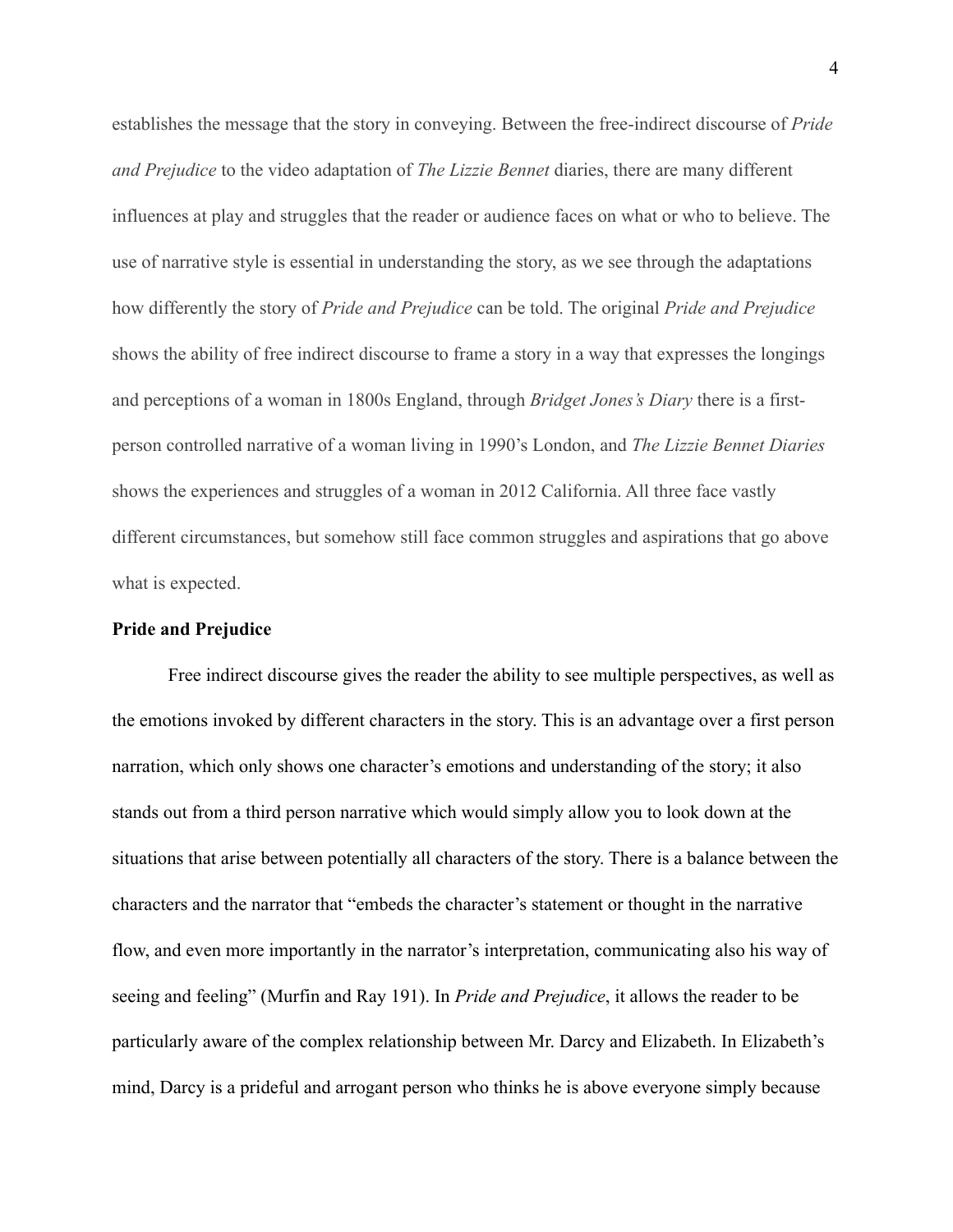of his status and monetary worth. Once these opinions of Darcy are cemented in Elizabeth's mind, every action Darcy takes is perceived through that standard. When Elizabeth's friend Charlotte suggests that the two might get along Elizabeth responds, "Heaven forbid! — *That* would be the greatest misfortune of all! — To find a man agreeable who one is determined to hate!" (Austen 62). Elizabeth's response is immediate, and powerful. In a way, she exaggerates the dislike she has for Darcy, seeming to emphasize it in a joking manner with Charlotte. Still, the way that Elizabeth acts towards Darcy only serves to reinforce these strong, and potentially over the top feelings of disdain. The very thought of finding a positive light in Darcy would be terrible. However, Elizabeth does not say 'to find a man agreeable who is evil' or 'who is cruel', but instead, "who one is determined to hate". For Elizabeth, it does not actually make any difference how Darcy acts to her at any given moment. She has decided in her mind that he is a rude person, and so everything he does will be interpreted through that lens.

 Mr. Darcy makes his first appearance at a ball that most people in the community are attending, including the Bennet family. His description begins favorably, but soon becomes more critical: "Mr. Darcy soon drew the attention of the room by his fine, tall person, handsome features, noble mien … till his manners gave a disgust which turned the tide of his popularity, for he was discovered to be proud, to be above his company, and above being pleased" (Austen 7-8). All of this information is received about Mr. Darcy in the length of a paragraph, without his having any dialogue, and without any mention of the Bennet sisters. From this information we can infer that the Bennet sisters were among those informed about Mr. Darcy's rudeness, but we as the reader do not receive any examples of his being rude. The emphasis given on his description is provided by 'the room', thereby not allowing any one character to take credit for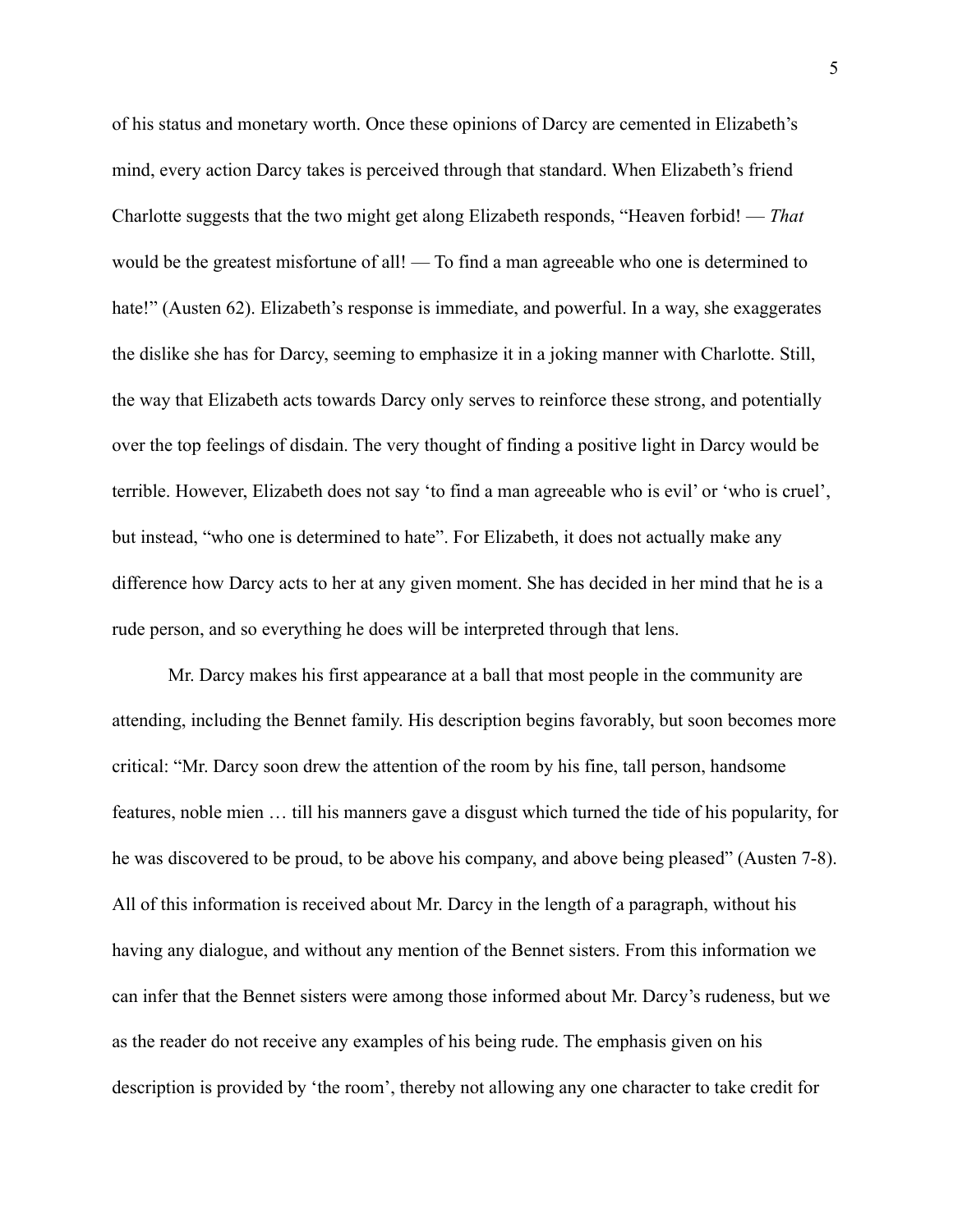the reading of his character. As Darcy became unpopular it is described as the turning of a tide, as if once again the room has made the decision together, and are therefore all bound it it. It is safe to assume that the Bennet sisters are included as part of 'the room' as there is no mention here of any of them individually. Even Elizabeth, who is constantly understood to be an independent thinker who is stubbornly out of the norm, it part of 'the room' as an entity.

 A large part of Elizabeth's opinion of Mr. Darcy is based on George Wickham's account of Darcy. Wickham is understood for most of the novel by the Bennet family as a respectable and well liked person. His account of his childhood with Darcy reaffirms Elizabeth's opinion of Darcy as a selfish man. It is important to note as well that Elizabeth's opinions of both Wickham and Darcy are formed before she speaks to either of them. Through both the opinions of others who know them and her first impressions of their persona, Elizabeth establishes her thoughts on each man, and in their later dialogue operates using these assumptions. The first time the Bennet sisters see Mr. Wickham it is described as somewhat of an event: "the attention of every lady was soon caught by a young man, whom they had never seen before, of most gentlemanlike appearance … his appearance was greatly in his favor; he had all the best part of beauty, a fine countenance, a good figure, and very pleasing address" (Austen 49). Every part of Wickham is described with grace and likability before he even has a line of dialogue. In this passage, we also see specific mention of the sisters' admiration of him, rather than just a simple statement of his being liked by the general group.

 Even as Elizabeth has made up her mind about Darcy, the narrator often clues the reader in on misconceptions she has against him. As mentioned above, Elizabeth often assumes that anything Darcy does is a negative, and interprets his intention as always having a double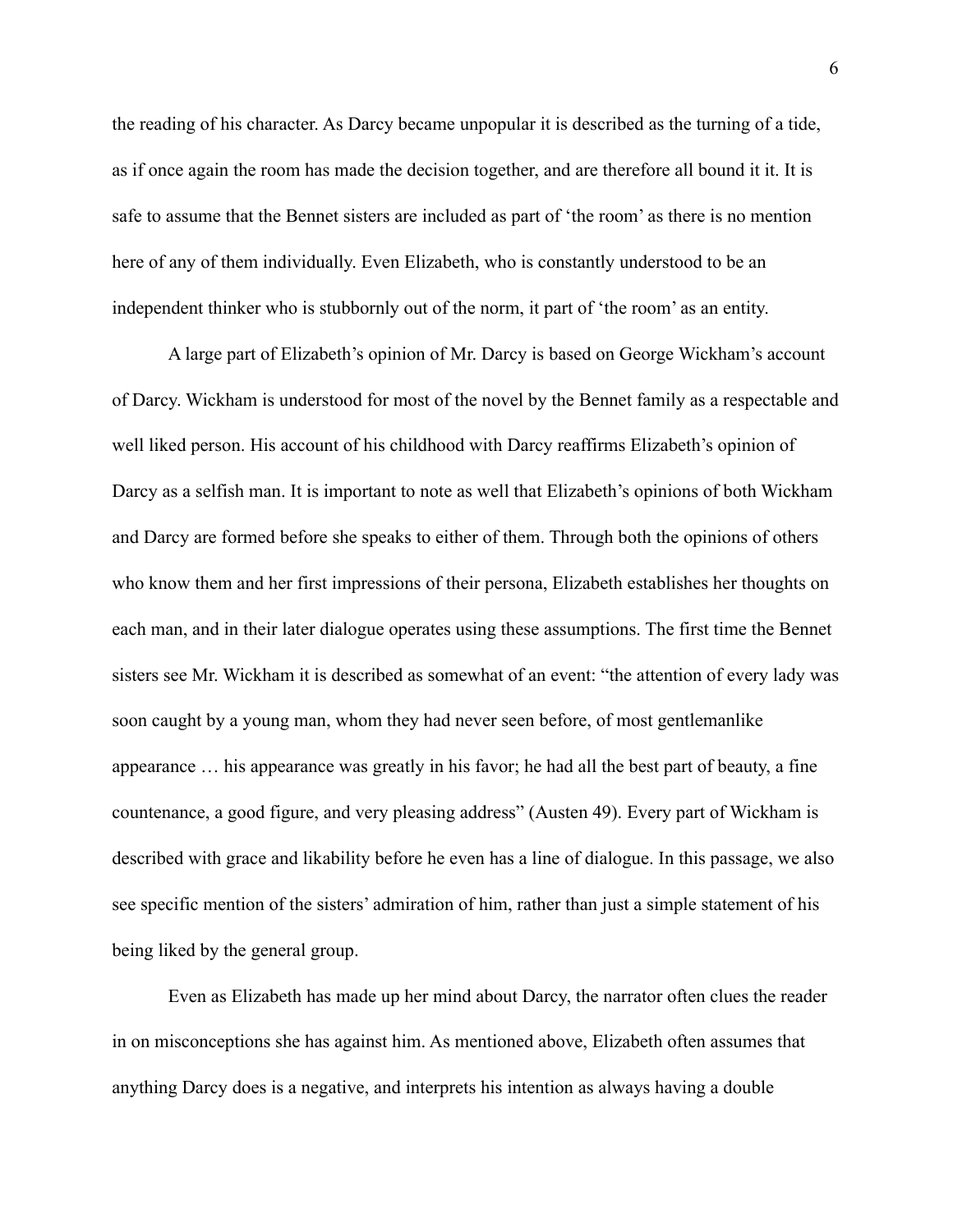meaning. For example, when Elizabeth is staying with Mr. Bingley, Mr. Darcy asks if she would like to dance one night while music is playing. Elizabeth doesn't respond, is asked again, and replies, "You wanted me, I know, to say 'Yes', that you might have the pleasure of despising my taste; but I always delight in overthrowing those kind of schemes, and cheating a person of their premeditated contempt" (Austen 35). Darcy replies politely to this speech by Elizabeth and the narrator goes on, "Darcy had never been so bewitched by any woman as he was by her" (Austen 35). Clearly Elizabeth assumes that Darcy wants to embarrass her with the question; she even says 'I know', but obviously a few lines later the narrator turns this idea away. There is a disconnect with reality because of Elizabeth's determination to believe her initial thoughts about Darcy's character are true regardless of how much Darcy contradicts those thoughts.

 As a character, Elizabeth is not someone who is going to follow along with what her family expects of her unless it makes her happy to do it. When Jane is in courtship with Mr. Bingley, it is mentioned time and again how wonderful it is that the two seem so compatible, and seem to like each other. The reason that this affection stands out is because it is not necessarily the norm. Mrs. Bennet's goal for her daughters is to be married; not married happily or for love, but simply married. There is a valid urgency in her goal, as the entirety of the family property will go to the next male heir and not any of their daughters, but it creates a manufactured version of a marriage. This is something we see in Mr. Collins' marriage to Charlotte. Do the two love each other? No. However, they operate together smoothly and it was in Charlotte's best interest financially to marry Mr. Collins. As Charlotte explains it to Elizabeth, "I am not romantic … I never was. I ask only a comfortable home" (Austen 85). Charlotte did not employ the same stubbornness that Elizabeth did in not marrying a man she did not care for, and in Mr. Collins'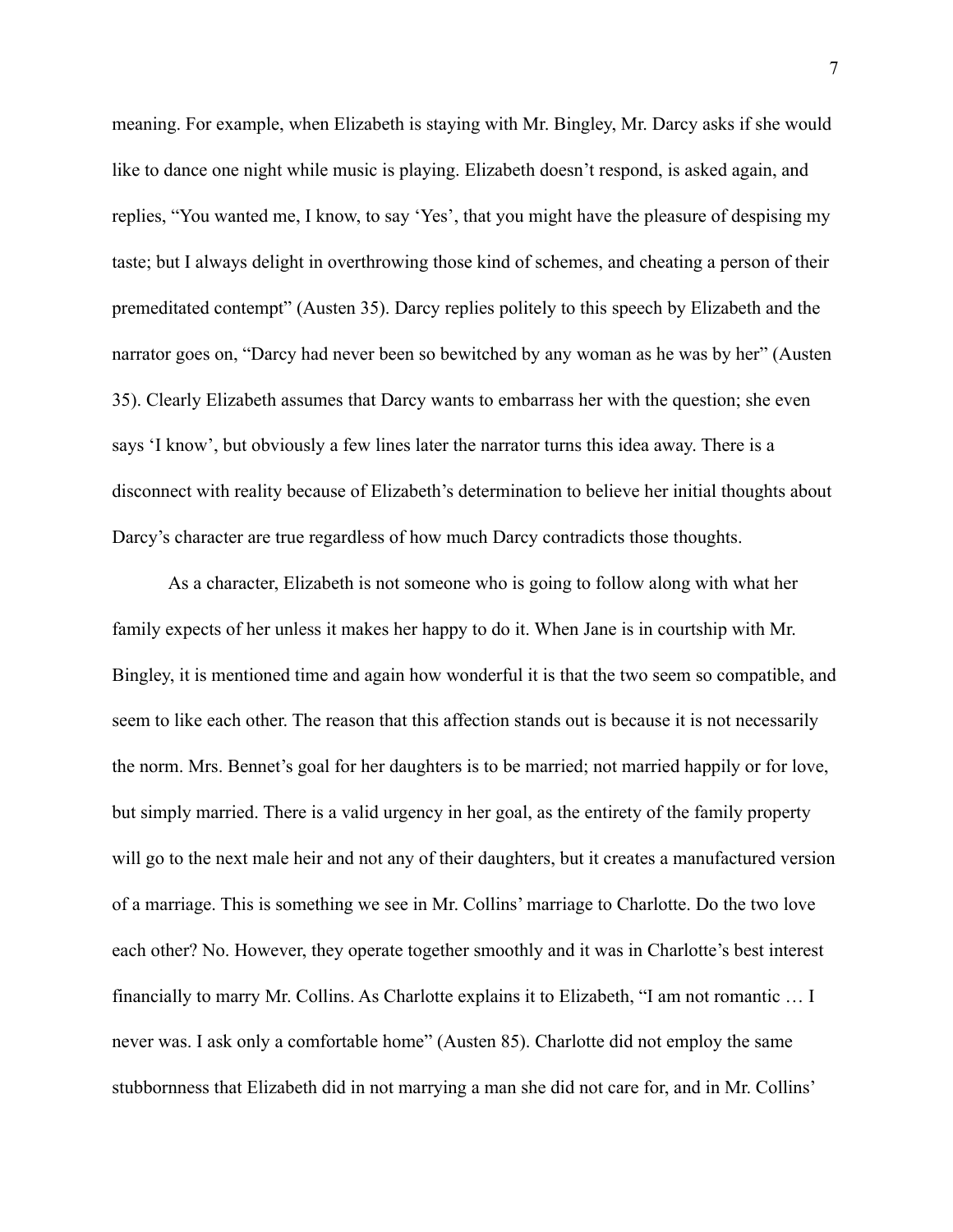case actively dislike. We understand Charlotte's perspective from her dialogue, but we understand Elizabeth's mostly through her feelings on the matter.

 As the story progresses, the reader learns information about both Wickham and Darcy at the same time that Elizabeth does. Despite the fact that there are aspects of narration that indicate certain things to the reader about each character's nature, there are larger details that both Elizabeth and the reader must decide who to trust. In one of Elizabeth's early interactions with Wickham, she knows that Wickham is acquainted with Darcy. When talking with Wickham Elizabeth observes that, "what she chiefly wished to hear she could not hope to be told, the history of his acquaintance with Mr. Darcy" (Austen 53). It is implied through her reservations that she knows and respects that it would be impolite to be nosy about their relationship. However, "Mr. Wickham began the subject himself" (Austen 53); for no known reason for bringing up Darcy, Wickham reveals that he has grown up with Darcy, and that Darcy essentially prevented him from inheriting money from Darcy's father that would have secured his future. The following day, Elizabeth tells Jane about what happened between Wickham and Darcy and Jane attempts to dig out a middle ground for Elizabeth to consider. Jane is generally the more reasonable one, able to see the good in people despite a negative situation, which is seen clearly in that Jane could do nothing, "but to think well of them both, to defend the conduct of each, and throw into the account of accident or mistake" (Austen 58). Much of what Jane understands and feels about the situation is relaying through the narrator, and therefore it is unclear how much of her feelings are actually received by Elizabeth. Regardless of Jane's attempt to make Elizabeth see both sides, she still feels that Mr. Darcy is in the wrong because Elizabeth is determined to understand reality through the lens of Darcy being a cruel unkind person.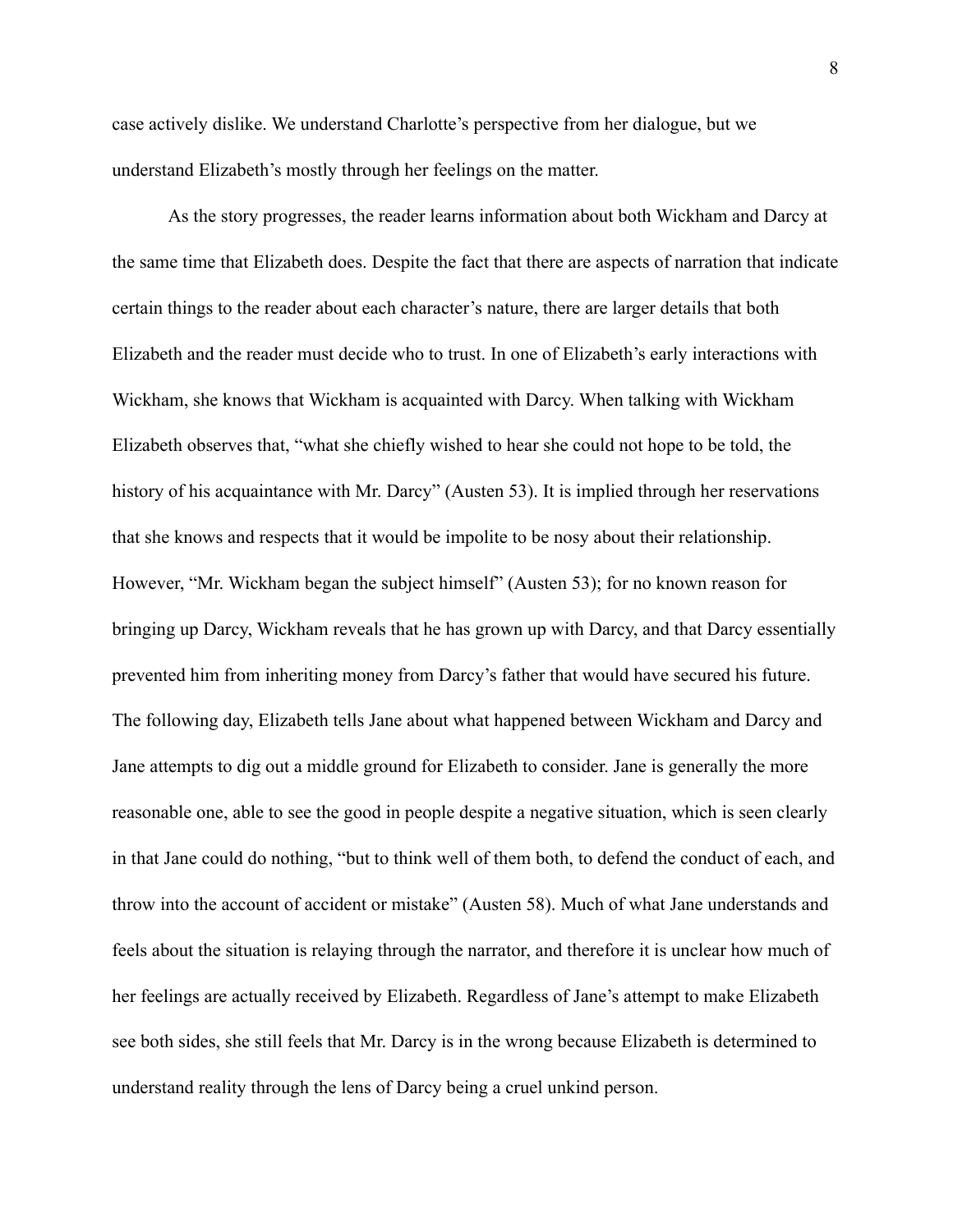This perspective is held on to by Elizabeth for a large portion of the story. In her future interactions with Darcy, this conversation with Wickham will serve as a continued reason to see Darcy as a villain. This all changes after Darcy writes her a letter to explain the situation from his perspective. Wickham in fact was a wasteful and lazy person, and Darcy did give him a large amount of money before eventually cutting Wickham off for wasting it in the span of a few years. After this fact Elizabeth begins to realize that Wickham may not be as genuine and honest as he made himself out to be. Elizabeth observes that of Wickham, "nothing had been known in Hertfordshire but what he told himself. As to his real character, had information been in her power, she had never felt a wish of enquiring" (Austen 135). We see here again the power that the general consensus had over Elizabeth's view of a person, as it was decided by the town that Wickham was a man of character simply because he was polite in his manners. Going even further as Elizabeth considered Wickham revealing the story of Darcy to her, "she was *now* struck with the impropriety of such communication to a stranger, and wondered it had escaped her before" (Austen 136). Where before Elizabeth had been only interested in learning the gossip, now knowing the true story from Mr. Darcy, she realized that it was a sensitive situation that Wickham should not have been sharing with anyone. In this revelation, the reader is also forced to think back and reflect on the original conversation between Wickham and Elizabeth, and if read again the tone completely changes. Elizabeth becomes more of a victim of being too trusting to someone she has no reason to trust, and Wickham becomes even less respectable than he was after the information in the letter is revealed. This fractured relationship also displays how the narrator and 'the room' are two very different entities. The narrator possesses an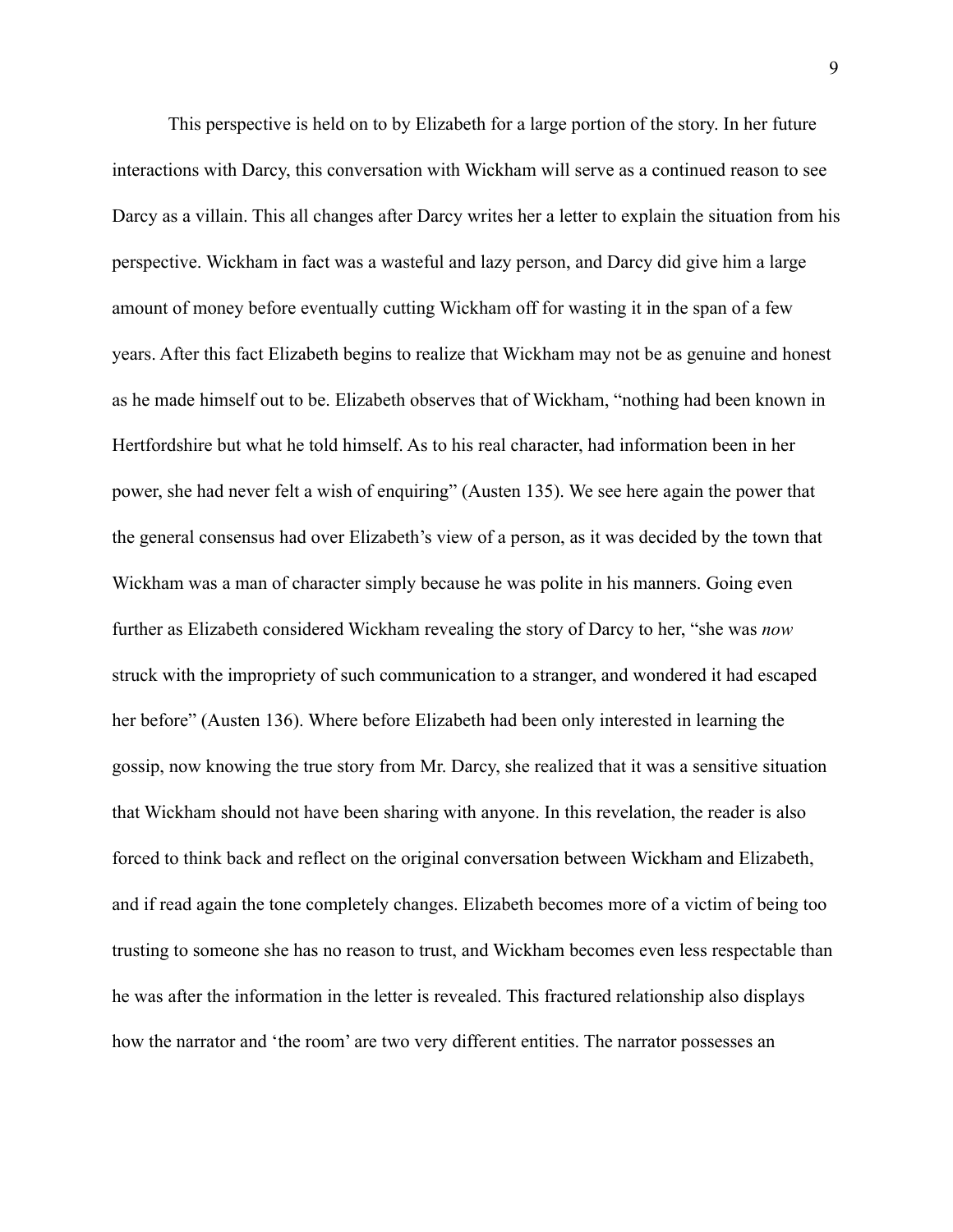omnipotent knowledge that allows a view of each character's true nature and intentions, while the view given by 'the room' is simply the general reputation of a character at any given time.

 Mr. Bingley's sisters, Ms. Bingley and Mrs. Hurst, serve as a catalyst between the formality of the time, and the true prideful nature of the upper class. In a way, they represent the upper-class snobbery that Elizabeth thinks Darcy represents, although the sisters are simply better at displaying the necessary manners to Elizabeth's face. Bingley's sisters are first introduced at the same ball Mr. Darcy first appears in the story. They are given one line of recognition; "His sisters were fine women, with an air of decided fashion" (Austen 7). There is no mention of their character, as with Darcy and Bingley, nor their monetary worth, as they are judged only by how they appear in reference to their brother or husband. There is no reference to who is even deciding that the sisters have fashion, it is simply stated as if it is a fact; once again something that is determined by 'the room'. The only other mention they get at the ball is that Jane, "had been distinguished by [Mr. Bingley's] sisters" (Austen 9). Again, this statement provides no context and does not give the reader any examples of how Jane may have been distinguished by Mrs. Hurst and Ms. Bingley. However, as Elizabeth gets to know them personally, we see a different side of the sisters than the simple one presented at the ball. When Jane is sick and she and Elizabeth are staying at Netherfield, Elizabeth begins to notice a less considerate side of the sisters coming out. Mrs. Hurst and Ms. Bingley are often observed putting on a facade of concern for Jane, when in fact they do not care very much for her one way or the other. At one point a doctor is sent for to look at Jane, and it is observed that, "Bingley was quite uncomfortable; his sisters declared that they were miserable. They solaced their wretchedness, however, by duets after supper" (Austen 28). This quip from the narrator is one of many seen in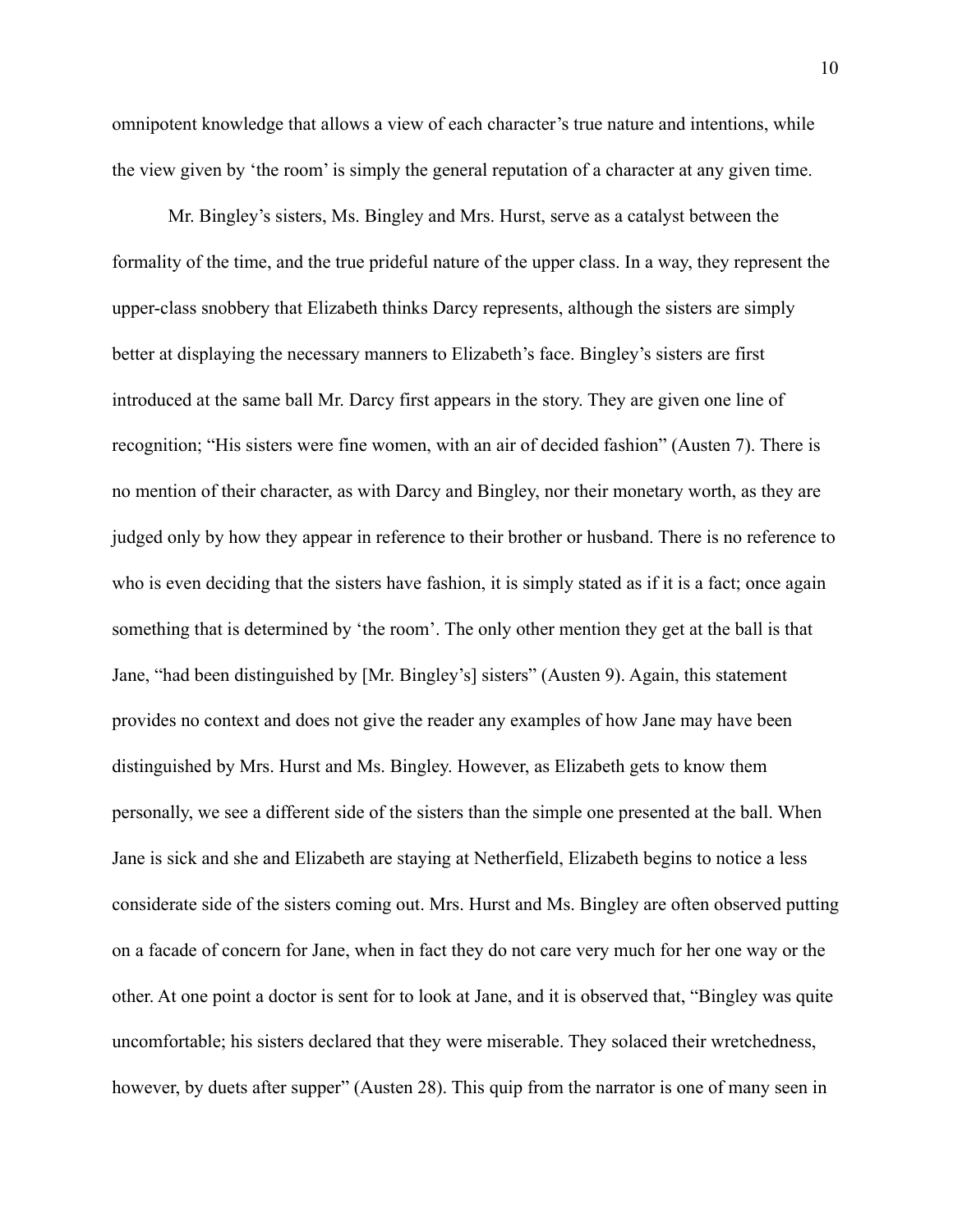the time that the Bennet sisters are staying at Netherfield. Often, the dialogue of the sisters is over the top, in an effort to prove that they are concerned. However, their actions tell a completely different story, and like Darcy show their true intentions.

 The most obvious example of Darcy and Elizabeth's vastly different perspectives of their relationship comes when Mr. Darcy proposes to her. What Darcy has considered shyness or minor slights, Elizabeth has seen as great offenses to herself and her family. While we hear Darcy express his love and affection for Elizabeth, much of the speech of his proposal is summed up by the narrator: "[Darcy] concluded with representing to her the strength of that attachment which, in spite of all his endeavors, he had found impossible to conquer … As he said this, [Elizabeth] could easily see that he had no doubt of a favorable answer" (Austen 125). The choice of words used offers a glimpse into what Darcy said, but it could just as easily be the manner in which Elizabeth interpreted his speech. The word 'conquer' calls to mind some sort of battle that was lost; it goes far beyond the normal capacity of human affection and enters into a space of victory or defeat. In using the word 'conquer', there is a suggestion that Darcy now confessing this love for Elizabeth means he lost a battle, something counterintuitive to how most people think of love. In the same passage the reader can also see that Elizabeth perceives Darcy's expectations of acceptance as quite sure. It is interesting to note that Elizabeth is described as seeing through the facade, but Darcy is not shown to be capable of reading Elizabeth's feelings in the moment. Her rejection of his proposal is shocking, and it speaks to the disconnect that has existed between the two of them up to this point.

 The interactions between Darcy and Elizabeth are minimal after this proposal for much of the story. Darcy does give Elizabeth the letter explaining his feelings, as mentioned earlier. When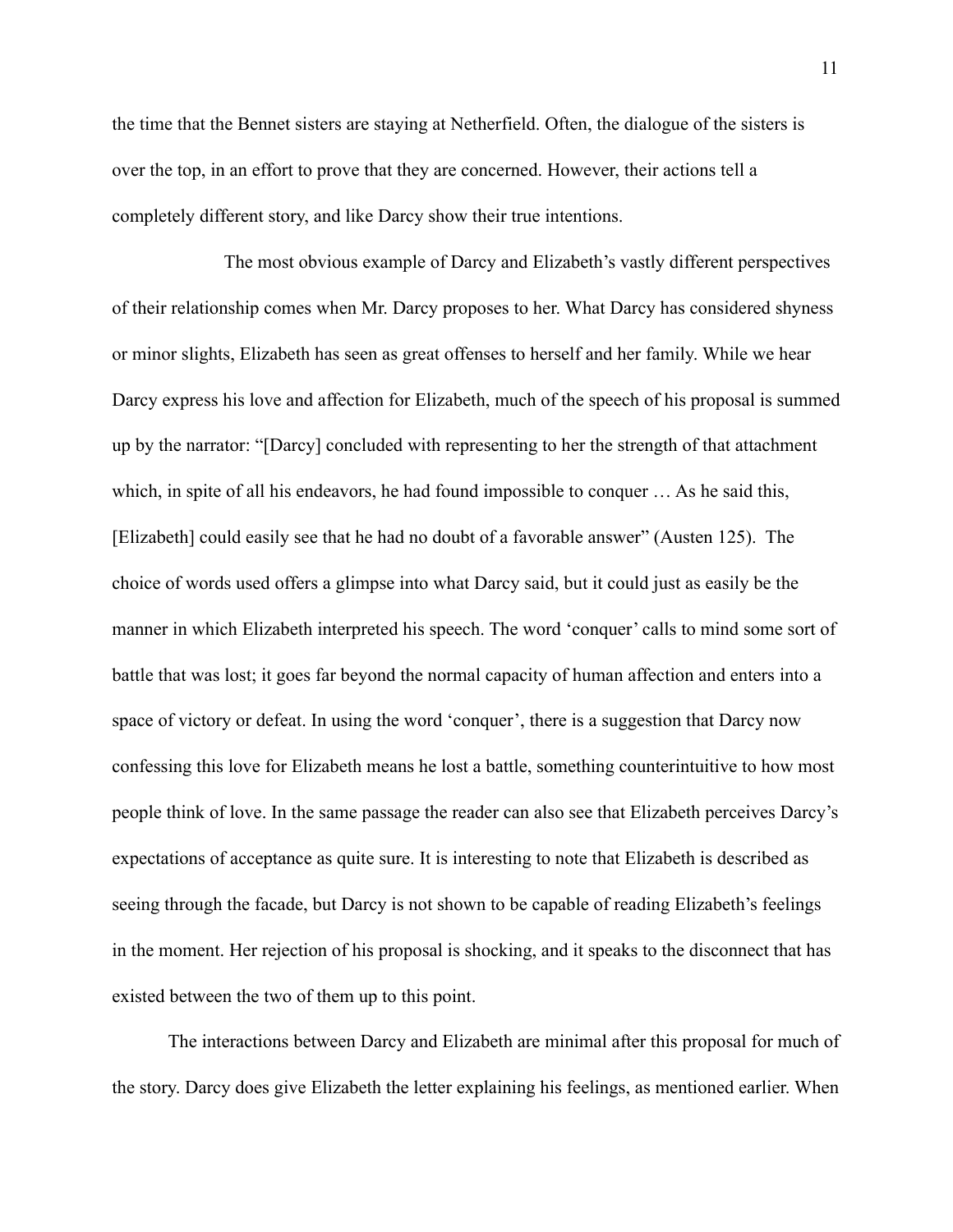they meet again, Elizabeth is the one who feels differently about Darcy. The two begin a more cordial relationship when Elizabeth visits Mr. Darcy's estate Pemberley with her aunt and uncle. It is during this trip that Lydia and Wickham run off together, potentially throwing the Bennet family into scandal, and tarnishing their name so severely that the single Bennet sisters would be unable to find husbands. When Elizabeth receives word of this she is devastated and collapses into tears. Darcy happens to be the one to find her and displays emotion in a way he never has before asking Elizabeth, "Good God! what is the matter?" cried [Darcy], with more feeling that politeness, then recollecting himself" (Austen 179). This line from the narrator is very important, as it emphasizes the fact that Darcy felt concern for Elizabeth more strongly than his need to show the proper formality. In an attempt to calm Elizabeth down he asks later if she would like wine, asking, "shall I get you one?" (Austen 179). This is another very subtle moment that has strong implications. Darcy is someone who was raised in extreme wealth, and while he has a good reputation with his servants, he is certainly accustomed to being served. Darcy asking is he can get the wine himself shows both the level of intimacy he feels towards Elizabeth, and the urgency of concern he feels that she needs this right away. It is a far cry from the selfassuredness he displayed to her during his proposal.

 The story of *Pride and Prejudice* is shown through the experiences of Elizabeth Bennet, but the use of free indirect discourse creates a disconnection between the narrator and Elizabeth that allows the story to be told the way it is. Without the use of free indirect discourse the novel would not have been able to capture the feelings and actions of all its characters in such a successful way. The ambiguity of the narrator allows readers to cast their own opinions into the story, to debate about what is accurate, and to see the humanity in each character, even if the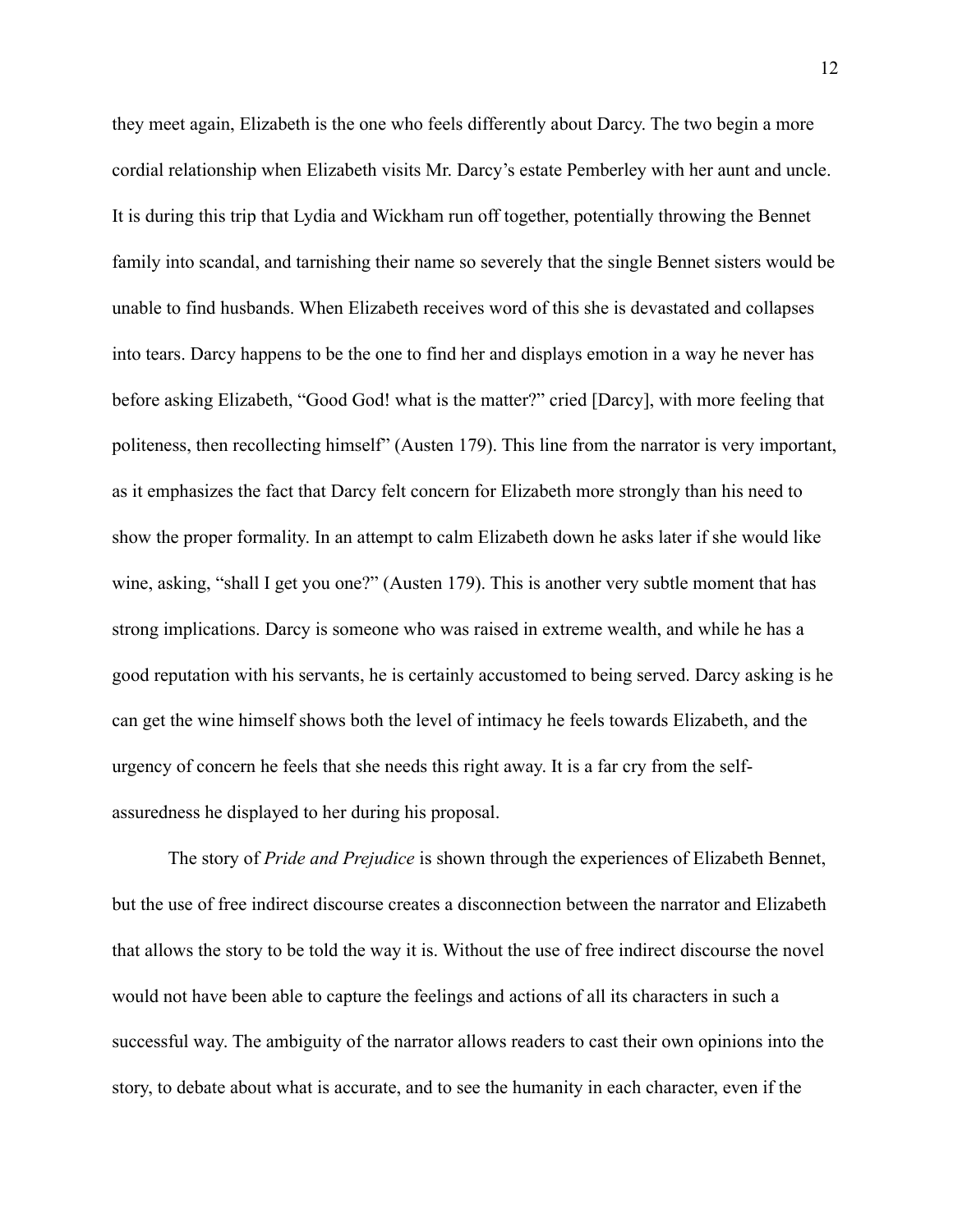characters cannot always see it in each other. The journey Elizabeth goes on is one of gaining perspective and confidence in addition to the love that she garners by the end of the story. The intense pressure faced to follow the consensus of 'the room' is something that Elizabeth learns to turn her back on by the end of the novel, ultimately allowing her to see Darcy for who he truly is.

## **Bridget Jones's Diary**

*Bridget Jones's Diary* is modern retelling of *Pride and Prejudice* told through the diary of a woman in 1990s London as she navigates through her life at work, with her friends and family, and her own personal private life. Since it is written in diary format, the only thing the reader hears is the voice of Bridget Jones reliving her day. This means it is a first person narrative, much different from *Pride and Prejudice'*s free indirect discourse style, and new considerations must be taken in understanding the story. As a first person diary format, the reader is completely reliant on Bridget for her honest accounts of what goes on during her day. This means that all the traits, actions, and even words of other characters in the story are told completely through her lens. This leaves the reader with many potential questions, the most basic being, is Bridget honest? Is her portrayal of other characters accurate? Is her portrayal of herself accurate? And even if it is honest is it cherry-picked to avoid certain things she does not want the reader to see, or to even let herself acknowledge? All of these questions need to be considered when reading this first person narrative. It excludes us from seeing other characters' intentions and perspectives in a way that *Pride and Prejudice* constantly displayed. There will be, throughout this analysis, a consideration of all these factors, as we will be in the midst of emotions felt by Bridget in close to real time as far as the story is concerned.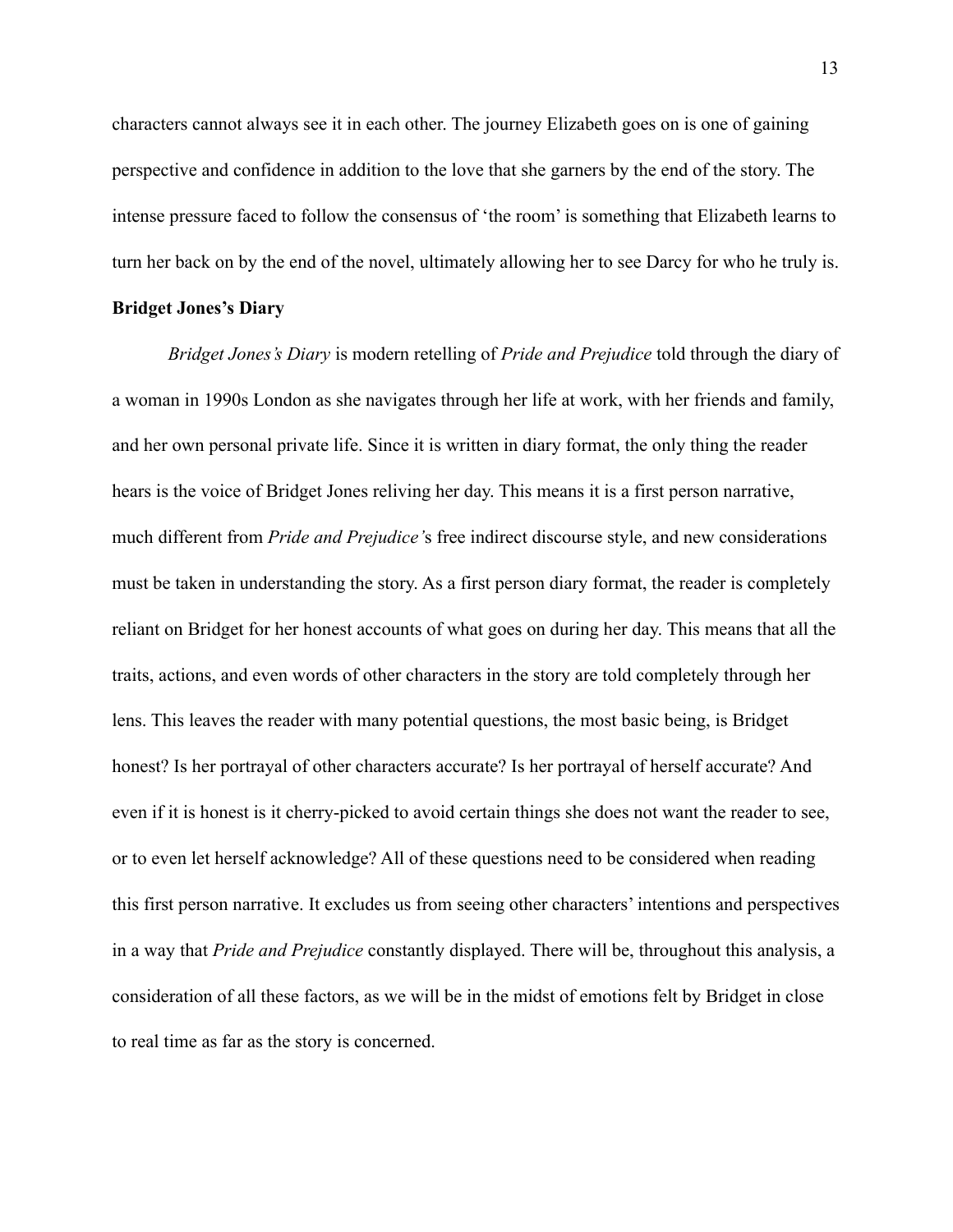Bridget exists in a different world than Elizabeth Bennet. As a 'modern woman' she is expected to balance a career, a romantic relationship, closeness to family and friends, and personal fulfillment. In many ways these expectations can be seen as a callback to Mr. Darcy's extensive list of achievements any accomplished woman should have. From the very first entry, we see Bridget both succeed and fail in these expectations. Each entry begins with a list of her current weight, the amount of alcohol she has consumed, the amount of cigarettes she has smoked, and the calories she has consumed. At one point Bridget spends the one days entry peppering in insults about her weight: "terrifying slide into obesity … inadvisable since I am fat, have spot on chin" (Fielding 15). This entry is harsh and she is focusing only on the negative aspects of her appearance. However, only a few days later, when she gets attention from her boss Daniel Cleaver, she writes, "Daniel Cleaver wants my phone no. Am marvelous. Am irresistible Sex Goddess. Hurrah!" (Fielding 23). Based on the attention of a man, she suddenly feels attractive and desirable. Based on the entry of that day we can surmise that she has lost 1 pound; an accomplishment but not a life altering change. So it's clear that simply by getting questionably positive attention from a man, she develops confidence.

 These sort of back and forth emotions can be seen constantly in Bridget's entries. One day she is disgusting and the next day, when she receives attention from Cleaver, she is attractive and sexy. Much of her self-confidence appears to come and go based on how much positive attention she is getting from men. Bridget does acknowledge this back and forth in her feelings writing, "Wise people will say Daniel should like me just as I am, but I am a child of *Cosmopolitan* culture, have been traumatized by supermodels and too many quizzes and know that neither my personality nor my body is up to it if left to its own devices" (Fielding 52). There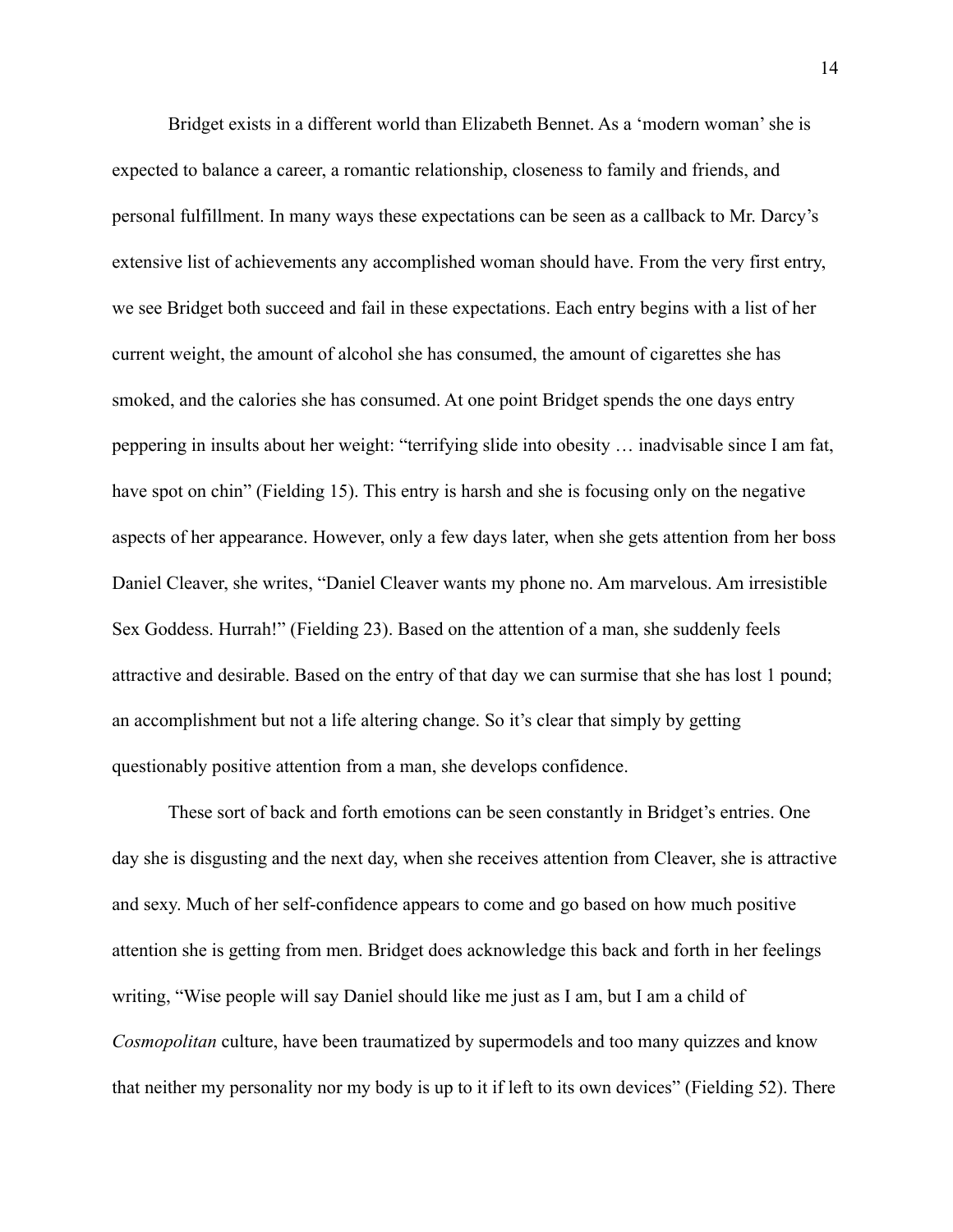are a few questions that arise from this entry by Bridget, the first being who exactly 'wise people' are. Something encountered frequently in *Pride and Prejudice* was the judgment and expectations set by 'the room'. Similarly, Bridget seems to suggest there is a higher social power that exemplifies the expectations of society. She also says that she is a child of these things, suggesting that despite the fact that she is an independent adult, she still has a naivety when it comes to men. Also like Elizabeth, Bridget asserts an opinion she holds as a fact, suggesting a universal connection with other single middle class women, as they all face the same pressures of model-culture. Still, what trumps this higher power of 'wise people' is Cosmopolitan. The emphasis of personal appearance wins out over the idea of self acceptance. It is clear from this entry that Bridget knows she is being unrealistic in her expectations of herself and her partners. However, it is a point that she cannot escape from; one that crops up over and over when she is relying on these men to fulfill her.

 Another major struggle we see playing out in Bridget's diary is the role of work: how important is it to her identity, how does it shift her role in society, is it something worth valuing? These are all questions that pop up when reading her entries, and we get different answers to these questions largely based on her state of mind at the moment. As Bridget's friend Sharon puts it, "we women are only vulnerable because we are a pioneer generation daring to refuse to compromise in love and relying on our own economic power" (Fielding 18). Bridget is part of a group of women who are normalizing women in the workplace for the future. As a result of this they are having to find out for themselves how to balance their lives. Rather than just the expectation of getting married and taking care of a family, they are expected to do all that, and have a fulfilling career, and be happy.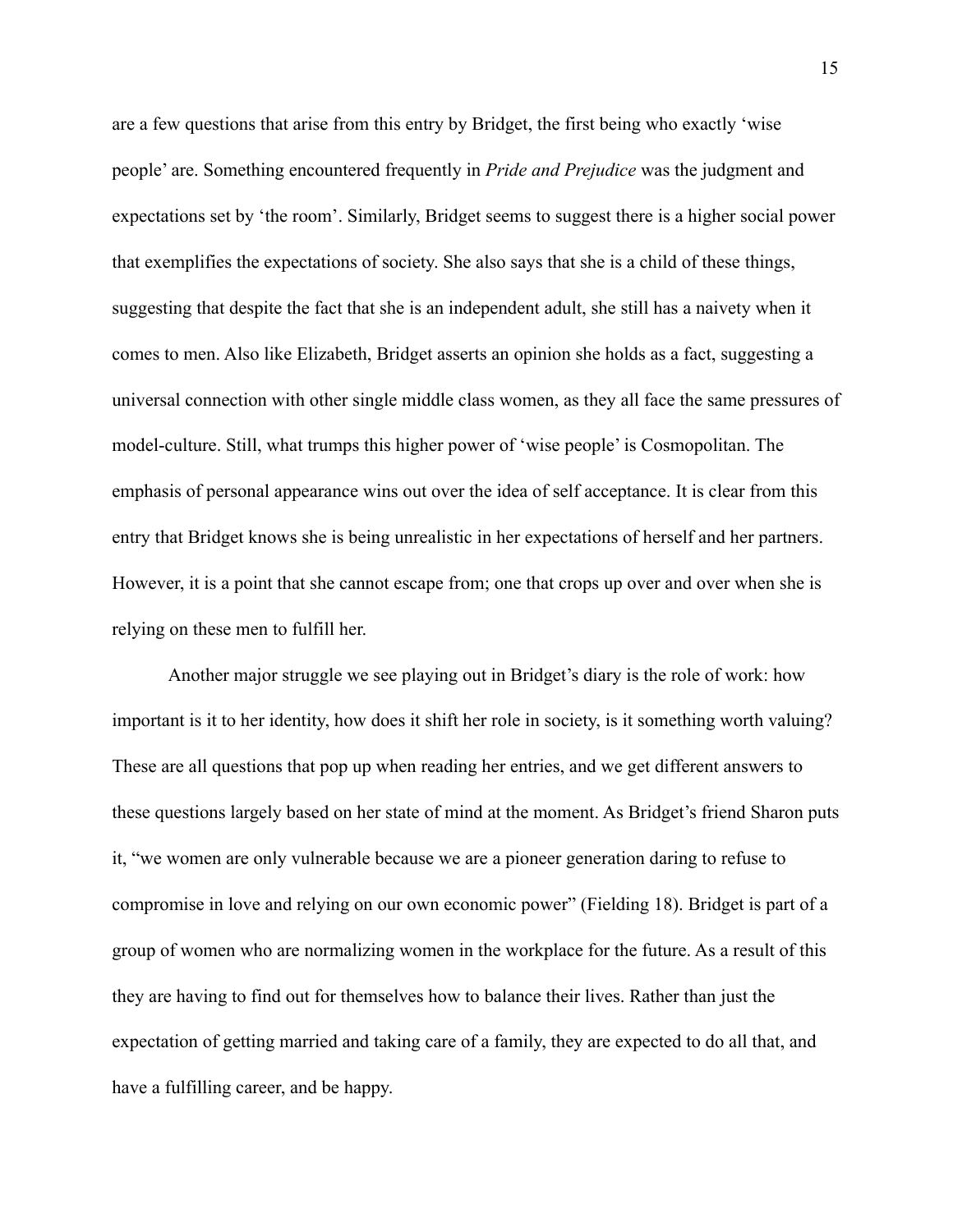We see the foil to this idea of a working woman in Bridget's mom, who spent her life being a housewife, taking care of the kids and the home while her husband worked. That is what was expected of women when her mom had a family, so that is what she did. However, now in her 60s, Bridget's mom is realizing that her life feels unfulfilled. In a conversation with Bridget her mom admits, "I want a career", to which Bridget writes, "some horrible mean part of me felt happy and smug because I had a career. Well- a job, anyway" (Fielding 62). The irony of Bridget's response is that she spends a large amount of time complaining about her job, and as she herself observes, does not see it as a fulfilling or satisfying part of her life. However, because her mom expresses a desire to achieve that goal, Bridget suddenly becomes smug about it. To Bridget's mother, a job is something unattainable, something that she as a wife and mother never even had the opportunity to explore. This likely makes it seem more desirable, but we have no way of knowing how Bridget's mom would feel if she had worked her whole life and had not been with her kids everyday. Bridget's mom becomes an example of how limited choices can make you feel unfulfilled, while Bridget shows how having all the options is not any better.

 Since this story is written in diary format, it is not only a first person narrative, but also a tailored perspective of what is happening. There are times when Bridget quotes dialogue from other characters, but even then we must acknowledge that what she is writing is likely not exactly what occurred. There are many times in reading this story that the reader may be skeptical about what they are being told, and it is important to recognize those moments and understand how they can change the course of the story itself. The first big moment where the reader can really doubt Bridget's telling of the story is when she goes home with Cleaver after their date. They are about to get intimate and Cleaver makes it clear he is only looking for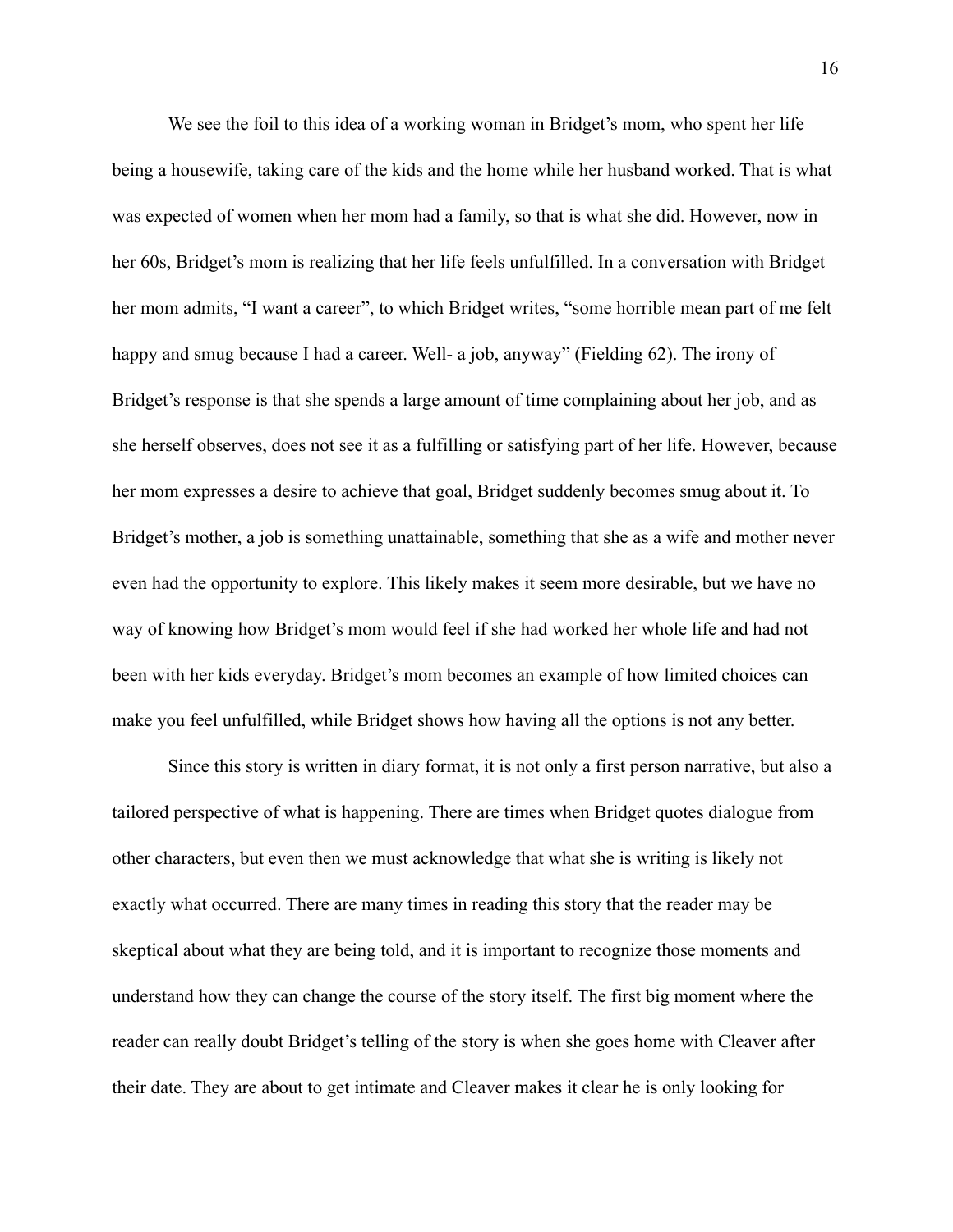something casual. Bridget's response is immediate as she tells him off, calling him, "fraudulently flirtatious, cowardly and dysfunctional" (Fielding 29). This response from Bridget is highly out of character. Everything previously written about her interactions with Cleaver place him in the position of power, and she often seems very awkward and quiet. Additionally, in her work conversations with Cleaver she is very self-conscious, and as the reader we see how much she second guesses herself in her conversations with him.

 Through Bridget's diary entries, we see previews of the influences that shape her worldview. Her main goals in life revolve around getting men to find her attractive (this is mostly played out through Cleaver), losing weight, and smoking and drinking less. All of these things are vanity based. She worries that her smoking and drinking are unbecoming and unattractive, and that is why she wants to cut back. She wants to lose weight because she thinks she is too fat. This influence of the weight she should be plays out through the popular culture she consumes, as well as the people that she spends time with. However, in a great moment of achievement for Bridget, she finally reaches her years long goal of weighing less than 120 lbs. It is celebrated in her diary as, "a historic and joyous day. After eighteen years of trying to get down to 119 lbs. I have finally achieved it … I am thin" (Fielding 90). This moment for Bridget is an amazing accomplishment; it is something that she has been working at for a long time, and something that she feels will allow her to have a positive role in society. The accomplishment of weight loss even makes her write, "I am not in love with Daniel anymore. I am free" (Fielding 91). There is so much to dissect in these two sentences in relation to her weight loss. These two sentences really bring into question her relationship with Daniel. It tells us that not only is she worried about her weight, but that she probably choses her partners based on those inner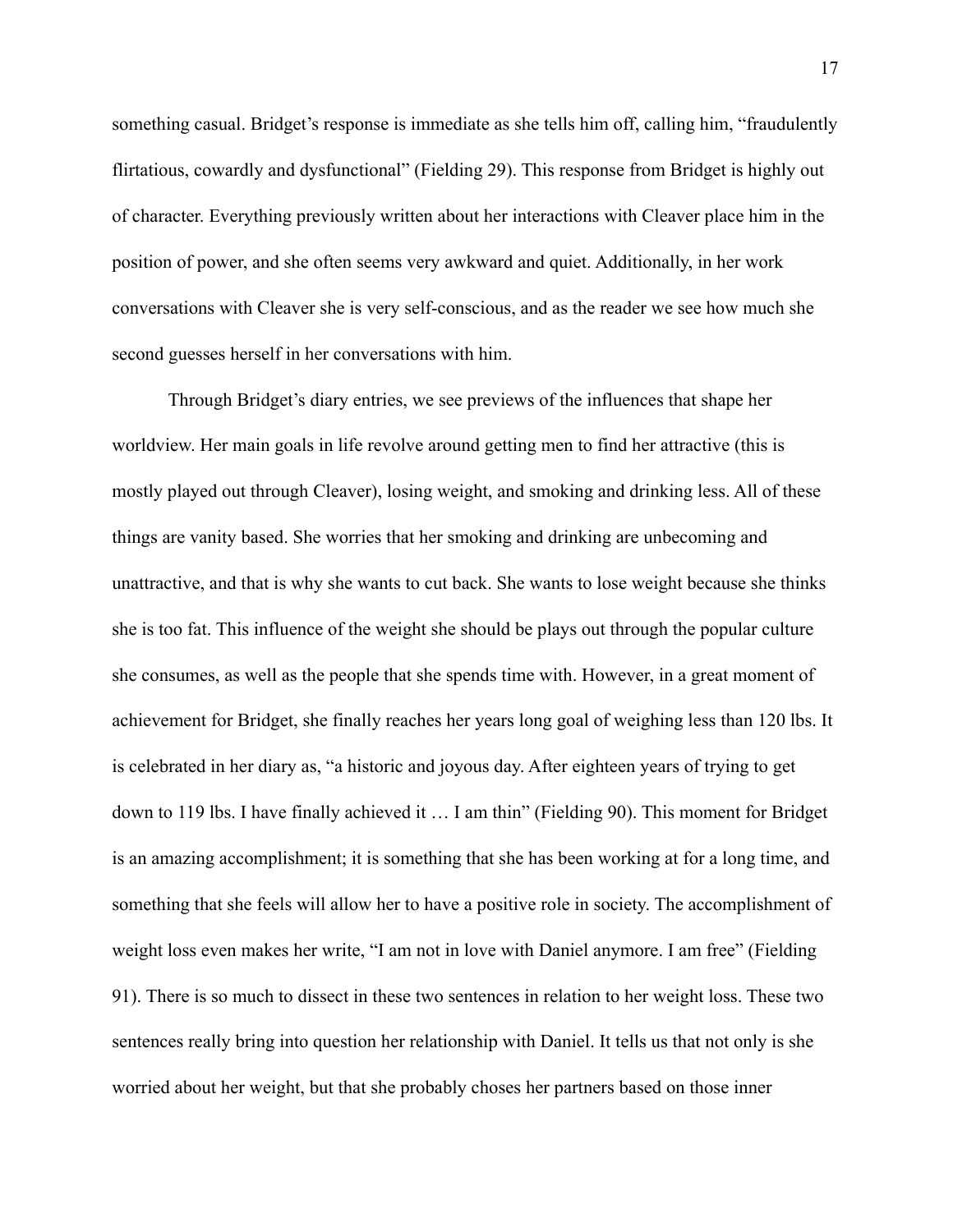feelings. Does this meant that she understands Cleaver as a negative person, and therefore feels okay about being with him despite being 'fat'? Or does it mean that she is punishing herself for being 'fat' by being in an unhealthy relationship? These are questions that we cannot directly answer because of the limited view of her relationship with Cleaver; we see what she writes and that is all. Prior to the weight loss entry, though, she exemplifies Cleaver as the pinnacle of a man and a great partner, despite his faults.

 To Bridget, her appearance represents her role in life. As a 'fat' woman, she is not desirable to others, she is not successful to herself, and she is not happy. These are things that she believes at a base level. This is important to understand about her character, as despite the fact that this diary covers one year of her life, she makes a point to say that 18 years of her life have been spent thinking, near constantly, about her weight. Her view of her own role in life revolves around her weight and appearance. This is influenced from the sources we have discussed prior, as well as from her mother. Bridget's mom Pam often makes little digs at Bridget's appearance that seem to be intended as helpful but are not truly meant that way. There are many moments that Bridget writes about her mother coming into her apartment to make these kind of comments. At one point when her mom is depressed about work Bridget writes, "eventually I managed to cheer Mum up by allowing her to go through my wardrobe and criticize all my clothes" (Fielding 62). What is not included in this entry is anything about how this makes Bridget feel, simply that is makes her mom feel better to do this. When Bridget is starting her new job she lets on to how these interactions make her feel, almost as if her mom is wearing her resolve down. After telling Bridget she is "not going to go looking like a *sloppy tramp* in dull colors" over the phone, Bridget writes after that she, "felt so bad when she put the phone down that smoked five Silk Cut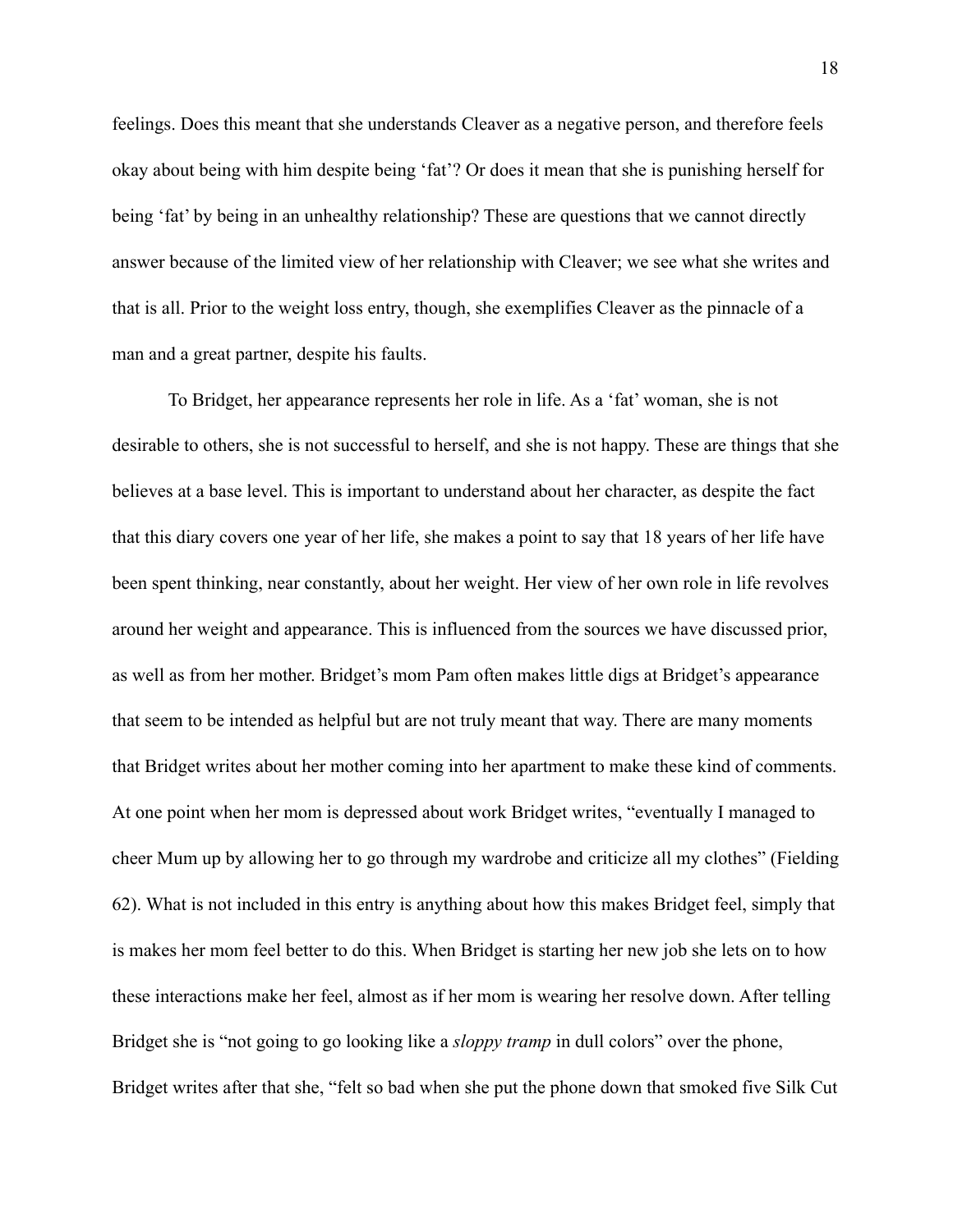in row. Non-vg start to day" (Fielding 182). These comments from her mother, who is really meant to be a secure place in her life, do a lot of harm to Bridget in the midst of all the other influences swirling around her.

 In many ways *Bridget Jones's Diary* acts as a bridge between the conservative expectations of the past, and the modern struggles of the present. As a story written in diary format it offers a narrow and biased view of the world, but also an honest one. Megan Behrent summarizes, "post-feminist<sup>3</sup> heroines like Bridget Jones  $\ldots$  struggle to find their way in a world in which women are expected to exude both feminist consciousness and a new incarnation of the feminine mystique" (23). This is seen as Bridget is pulled between the influences of Sharon the feminist and Jude the self-help zealot. Bridget represents this middle ground that faces pressure from almost every angle as they attempt to balance everything in a healthy manner, while also remaining conscious of the feminist movements of the society.

 Bridget is greatly influenced by her three closest friends: Tom, Jude, and Sharon. The three of them all offer different perspectives of how to act in life, and they serve as a sort of characterization of their loudest qualities. Sharon plays as the role of the 'raging feminist', Tom is the platonic male perspective as he is gay, and Jude serves as the 'self-help' guru. Bridget bases many of her interactions on the advice of the three of them, often mixing the advice together. At times it seems as though Bridget herself is not even playing a part in her actions. When talking about interacting with Cleaver she writes, "flushed with the success of Tom's icequeen theory I began to rather brim over, as it were, into Jude's, and starting messaging Daniel

<sup>&</sup>lt;sup>3</sup> Post-feminism refer to the responses to second-wave feminism in the 1970s and 1980s and the contradictions that existed in its ideology. Seen in the quote as the expectation between feminist ideology and 'feminine mystique'.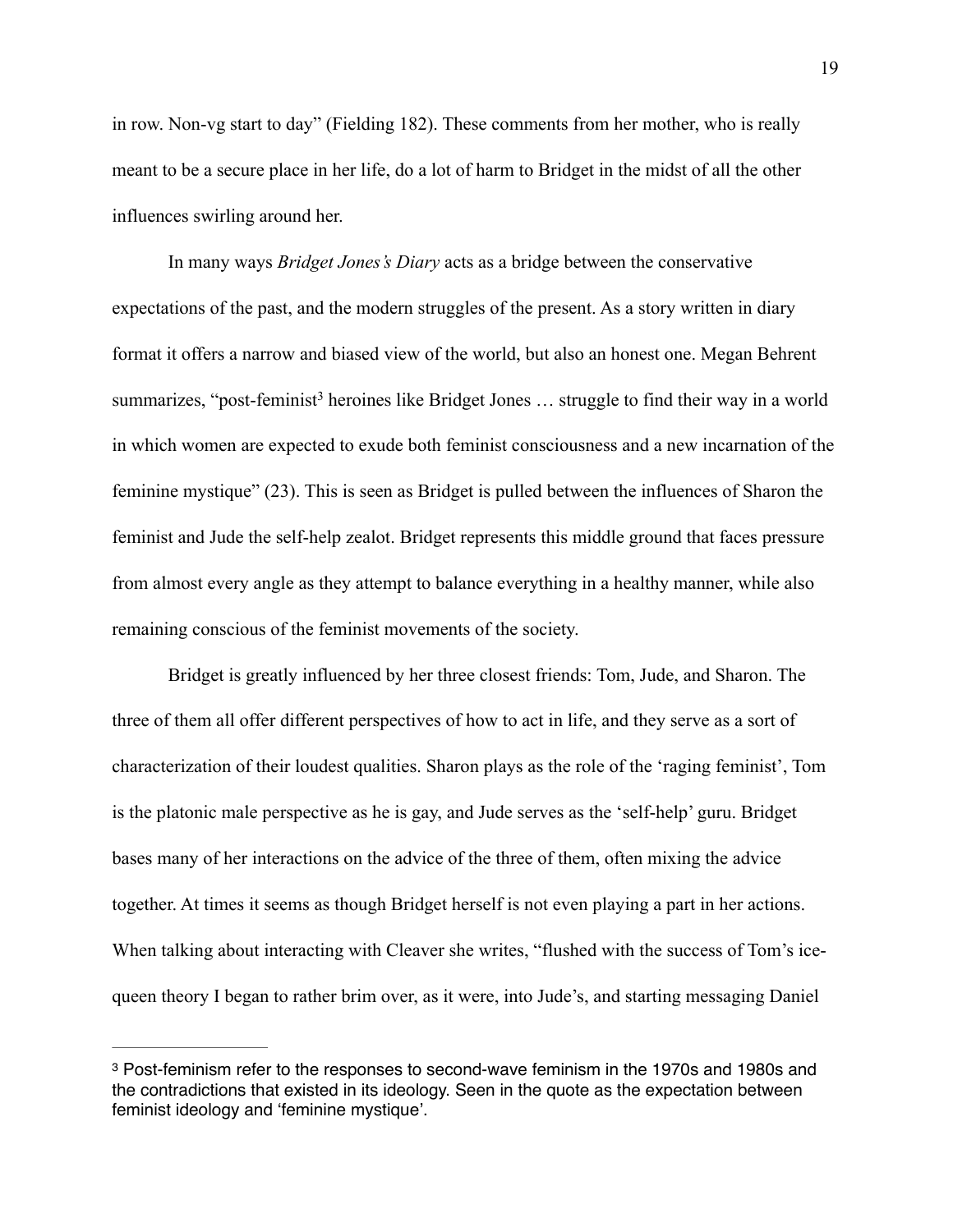again, to reassure him that I trust him" (Fielding 65). There is nothing in that passage about how Bridget feels, or what she thinks she should do with Cleaver. Later in that same passage Bridget writes, "a siren blared in my head and a huge neon sign started flashing with Sharon's head in the middle going, "FUCKWITTAGE, FUCKWITTAGE" (Fielding 66). Once again, we are hearing her friends' thoughts but not her own, in her own diary. This situation occurs again and again; when Bridget falters, her friends advice becomes her guiding light. While this has a modern quality of 'friends' as family' familiarity, it also speaks to the insecurity that Bridget feels in herself. She does not even trust her own judgment when interacting with a man that is supposed to be her boyfriend.

 The character of Jude, as stated above, represents a sort of caricature of a self-help guru. She sums up the damaging nature of these self-help books as an easy fix to your entire life. Several moments in Bridget's diary are dedicated to Jude sharing new ideas from a recent book she has read. For Jude, there is no subject of modern trends that will not benefit her life. The first appearance of Jude's input comes in the form of a book about zen, encouraging Bridget to allow flow into her life to help her be calm. Jude also insists, "not to mention idea to Sharon because she thought it was bollocks" (Fielding 81). This conflict of ideas plays into the fact that Bridget serves as a landing ground for all of these cultural ideas that are swirling around her. Jude and Sharon are independent messengers of their cause, and Bridget absorbs all of these varying ideas and struggles to ground herself in all of them. This same situation occurs later in the diary when Jude is talking about Feng Shui being in a *Cosmopolitan* to which Bridget writes, "resolve to buy Cosmo at earliest opportunity. Jude says not to tell Sharon as, naturally, she thinks Feng Shui is bollocks" (Fielding 222). Bridget herself clings on to these ideas that Jude feeds her, usually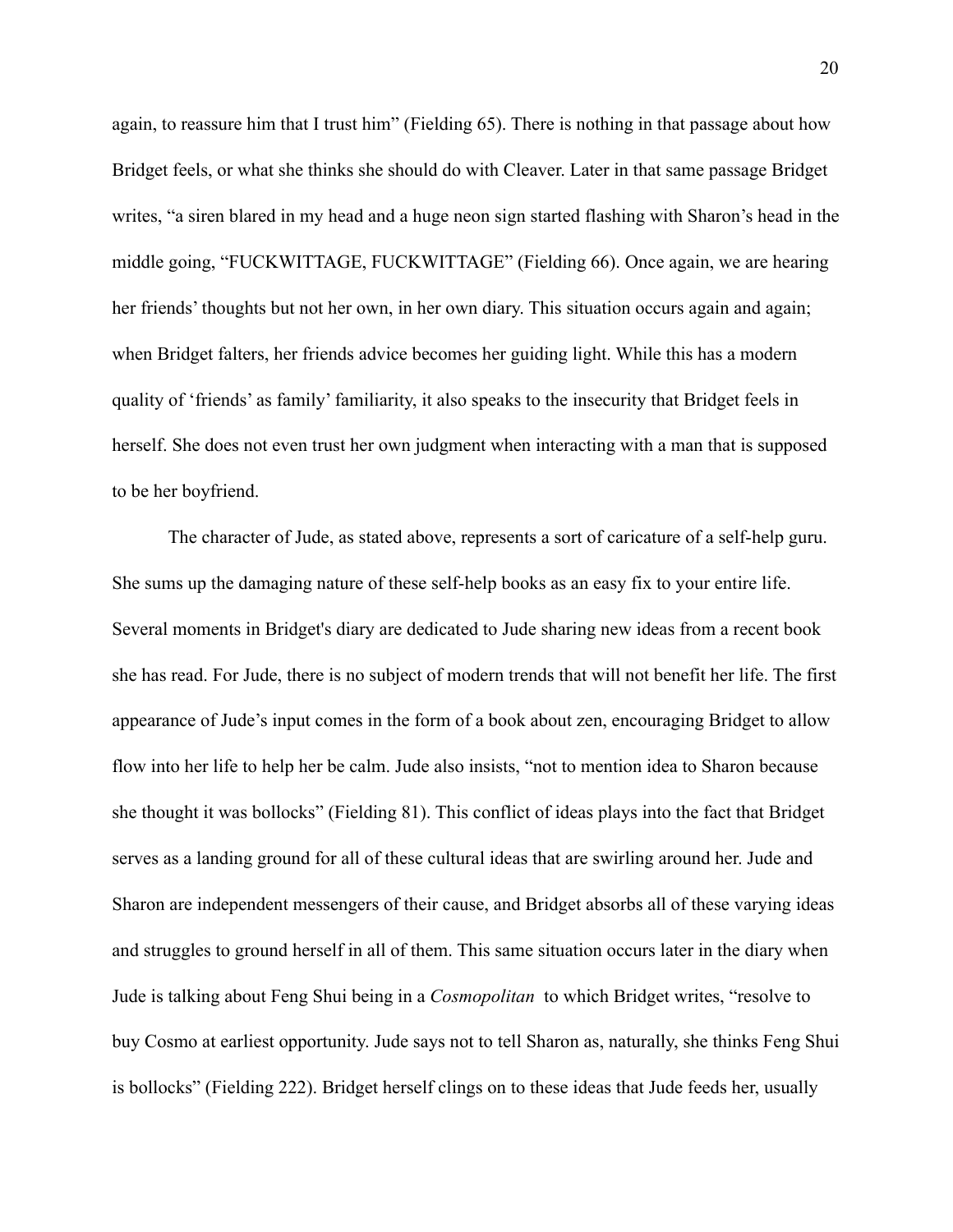spending the time after learning about them changing her habits or routines to align with whatever new philosophy has been discussed. None of these new ideas stick around for very long, but Bridget and Jude both continue to feed into the idea that they can fix their problems. Bridget is constantly looking for one simple solution to all her problems and insecurities. From the standpoint of her rights and freedoms, Bridget has gained so much since the days of Elizabeth Bennet. However, she seems to be much more miserable and unable to achieve the self-assured happiness that Elizabeth was able to despite the freedom that Bridget has.

## **The Lizzie Bennet Diaries**

*The Lizzie Bennet Diaries* is a video blog adaptation of *Pride and Prejudice* in 21st century California. Through the main character Lizzie, we see the struggles that women face in the modern age, as well as how the *Pride and Prejudice* story may play out today. The vlog follows very closely to the original story, with its application slightly changed due to changed cultures, customs, and social statuses. Lizzie faces much more pressure from various segments of her life, similar to the struggles we saw in *Bridget Jones's Diary*. There is an expectation of career success, of family, and of romantic relationships all being something to realistically balance.

 In the introductory vlog, Lizzie opens with the line that kicks off *Pride and Prejudice*, "It is a truth universally acknowledged, that a single man in possession of a good fortune … must be in want of a wife" (ep 1 0:00-0:07). Except in the video version the quote decorates a t-shirt that Mrs. Bennet made for her daughters, attempting to take the role of conventional wisdom for her daughters. Mrs. Bennet establishes herself as the authority on life, pursuing a narrative that asserts that finding a husband is the only path to success. Lizzie introduces herself as a graduate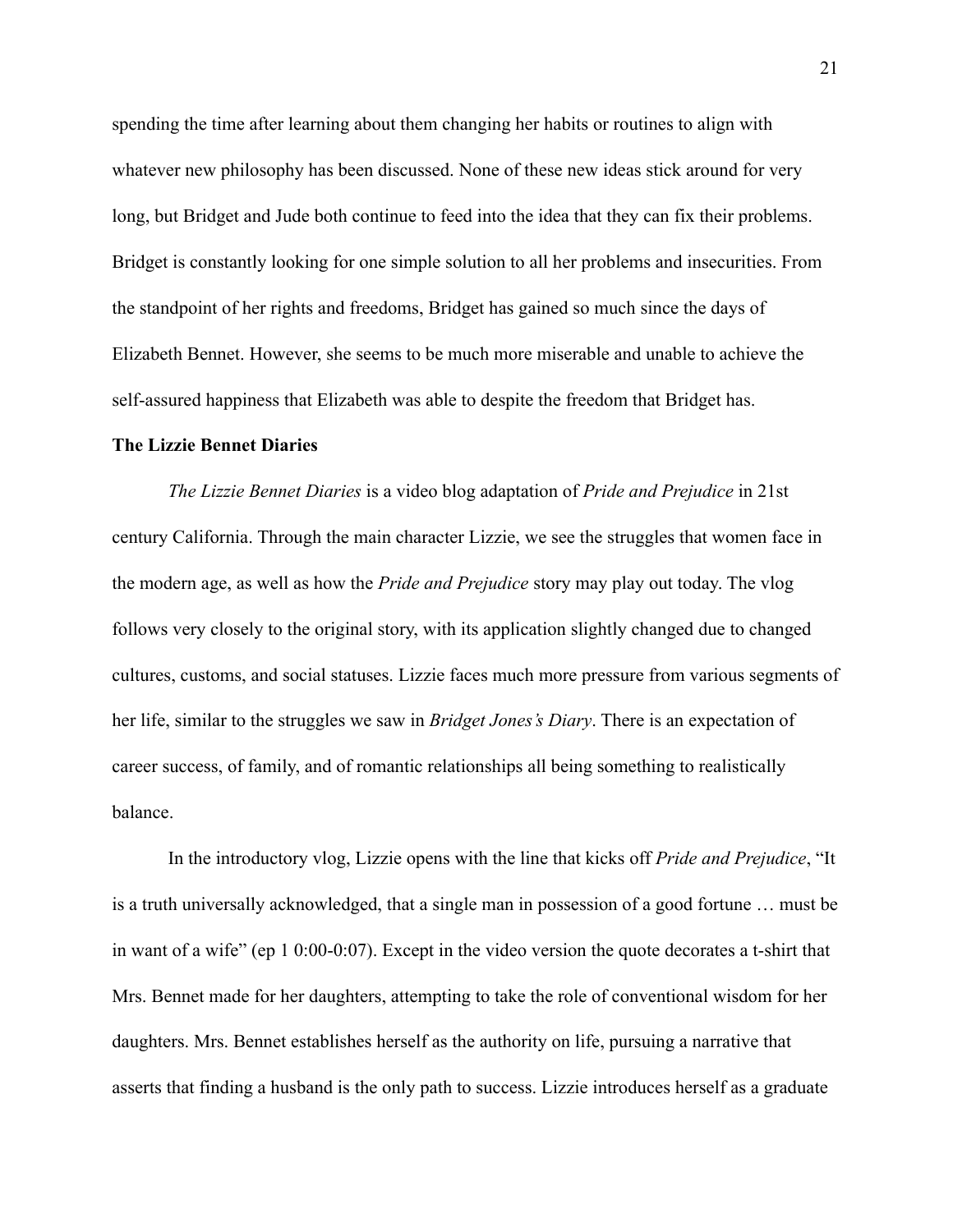student studying communications; this is a point of pride for her. Her role as a student, and her older sister Jane's role pursuing a fashion career, are defining qualities for Lizzie. She sees herself and her sisters as strong women, who are happily pursuing the professional aspects of their lives. In her article on *The Lizzie Bennet Diaries*, Lori Halvorsen Zerne proposes the question that sums up the experiences of all three stories discussed: "do women's success and happiness depend on financial security or on having good relationships?" (1). The answer to that question has changed over time, but we can see that shift occurring over the progression of these three stories. The dominant society in *Pride and Prejudice* relied on marriage as a means of financial security. In the case of the Bennet daughters specifically, they would be on their own once their father died if they did not marry. Individually, Elizabeth strongly opposed this idea.

 The trend continued in *Bridget Jones's Diary* as Bridget utilizes her relationship with men as a means of self-confidence and pleasure. She has achieved a career and is now struggling to find what it means to be both financially secure on her own and searching for a healthy and happy relationship. We see this goal as a success in *The Lizzie Bennet Diaries*. Lizzie successfully turns her vlog into a business venture without the assistance of Darcy, and maintains a happy and loving relationship with him at the same time. Throughout their narratives, each of these stories struggles with this question of the old and the new, of how women can and should navigate the world around them.

 From the first few videos of the vlog we can pull out some main areas of focus in Lizzie's life. The first being her family, as the second two videos are completely dedicated to introducing and describing them. In that family block I would also include her friend Charlotte, as Lizzie states, "Charlotte and I have been friends basically since we were fetuses" (ep 2 2:35). This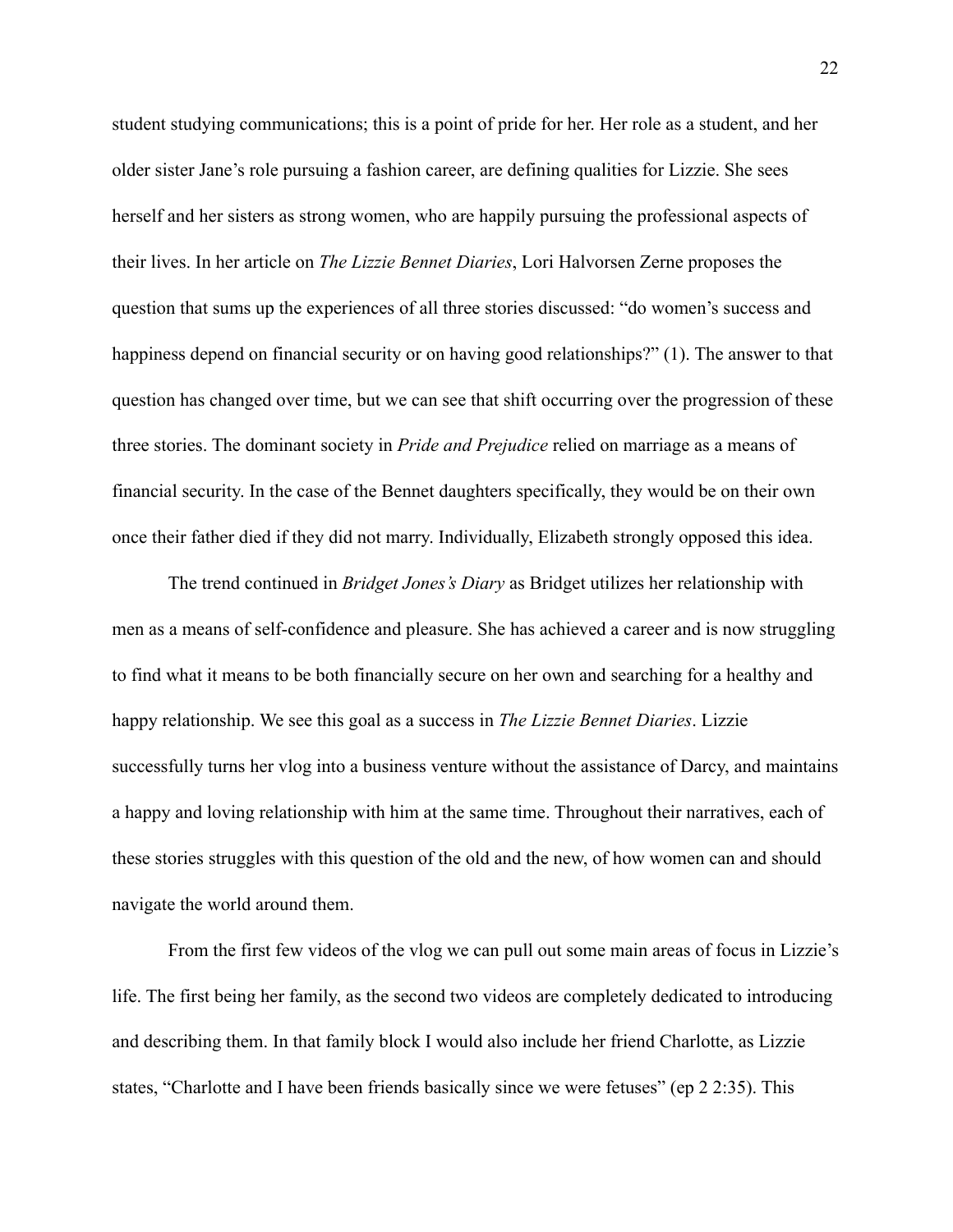emphasizes the closeness of their relationship, and also the similarities to that of a real sibling. Early in the videos we can also see the relationship emerging between Lizzie and her sisters. Jane seems very level-headed and hardworking, and Lizzie seems to not only trust Jane more but place more value in Jane's motivations and opinion of herself. On the other hand, Lizzie's younger sister Lydia is seen as a nuisance, someone who Lizzie often mocks in the videos and does not ever seem proud of. Lydia feels like someone weighing Lizzie down, as she often talks about having to keep an eye on Lydia when they go out.

 In addition to family, we understand her role as a student is very important to her. Lizzie is a grad student studying communications and she often expresses frustration as she feels her mother does not take this role as a student seriously. Her mother's main focus is getting her daughters into marriages that will allow them to be supported. Lizzie's mother is fixated on the idea that a marriage equals comfort for her daughters. Lizzie fights hard against this concept as she touts her status as a student, and says at one point about Jane, "It frustrates our mom to no end that Jane hasn't snatched up a husband yet. She's doing so much more with her life than prancing around as some trophy wife" (ep 2 2:16). Lizzie sees her mother's ideals as outdated and struggles to connect with them on any level. Her mother represents an outdated ideal for women, and Lizzie is trying and struggling to forge her own path in order to succeed by her own definitions.

 The other main topic of conversation for Lizzie is the family's new neighbor, Bing Lee. He is discussed extensively, mostly to point out how often he is discussed by her mother as a potential suitor. He serves as the catalyst for the Bennet mother to push her daughters towards the life that she envisions for them, while Lizzie fights against those expectations to forge her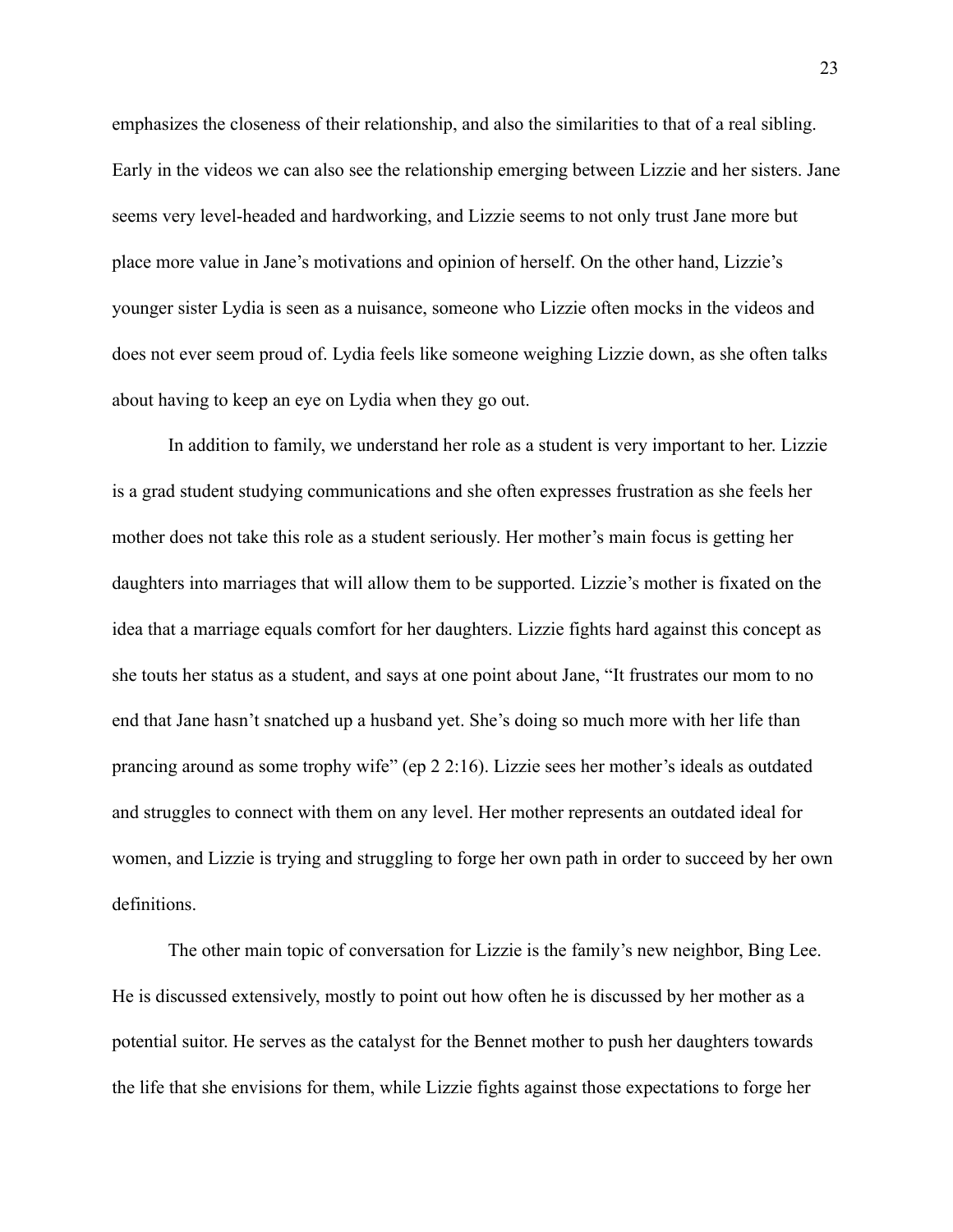own path. We also see the contrast between Lizzie, her sister Jane, and her friend Charlotte. All three of them walk down slightly different paths, and as a viewer we can see the motivations that exist in each of them. Lizzie's big goal is to be happy and successful in her career. She is proud of being a graduate student and the work she is doing, and she mentions several times how proud she is of Jane for her fashion career. However, to Lizzie's mom, those are all distractions from finding a husband to care for them. As Lizzie points out in an early video, "what make me happy and what makes [my mother] happy are two very different things" (ep 9 2:15). From this statement we can understand the obvious frustration that Lizzie feels in her mother's disregard for education and career, but we also feel her sadness in her mother's failure to recognize these accomplishments.

 The struggle between Lizzie and her mother can be showcased very clearly at the beginning of episode 4 of the vlog when Lizzie lists the struggles she and Jane are facing, and follows it up with the concerns her mother is focused on. As the video opens Lizzie rants:

 My mother was freaking out … so what was she freaking out about? That Jane has to default on her student loans again even though she has a full-time job? Nope. Or the fact that I have midterms coming up that will probably shape my entire future? Not even close. No, my mom freaks out about Bing Lee. (ep 4 0:05-0:17)

This trend continues throughout the course of the vlog, and does not seem to display any growth on the part of Lizzie's mom in the way that the other characters learn and grow. Part of this could be the fact that Jane and Bing do eventually end up together, and Lizzie also finds a partner, though not yet a husband, in Darcy.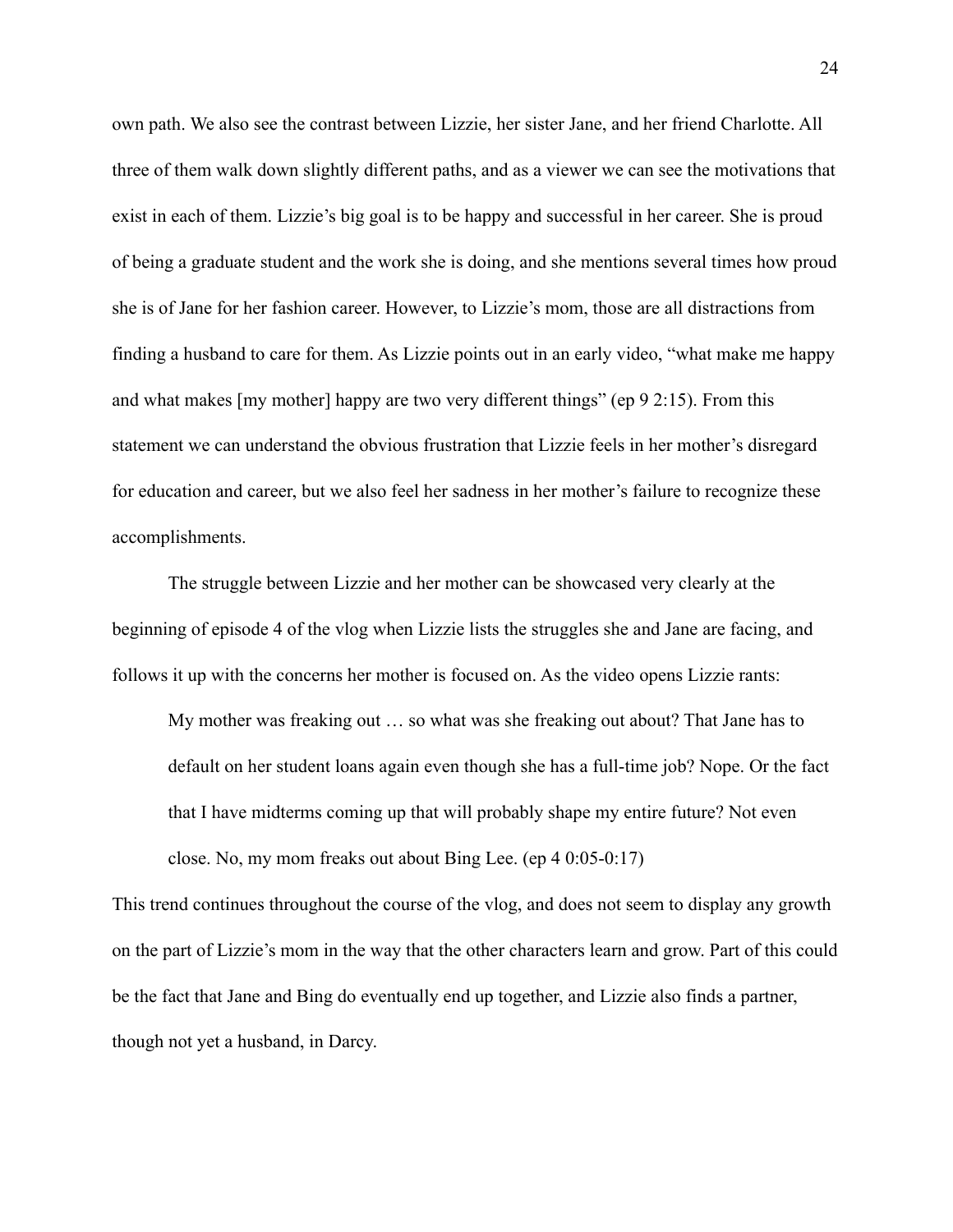As *The Lizzie Bennet Diaries* offers a more visual experience for viewers, it still follows the story of *Pride and Prejudice* very closely without being an exact replication of the story. As discussed, the narration of *Pride and Prejudice* allows readers to understand what is happening beyond the main character's experience. *The Lizzie Bennet Diaries* features Lizzie as the main character, and main voice of the videos. However, we get frequent interjections from other characters in the videos that sometimes undermine Lizzie's perspective. When things are written in a book, they generally have descriptions of characters and locations that remain on the same level of detail. For example in *Pride and Prejudice*, the information the reader receives about Bingley is going to be received in the same manner as information about Darcy. However, in a video format, there can be different details excluded from the viewer, thereby forcing them to imagine certain people or situations using their imagination completely. In her article on the relationship between *Pride and Prejudice* and *The Lizzie Bennet Diaries* Silke Jandl points out that:

 While the vlog format allows for figural narration, the camera inevitably and unambiguously shows us how the characters look… when the main character meets another main character for the first time, their introduction is usually highlighted to the audience and in great detail. Not so in *The Lizzie Bennet Diaries*. (177)

This highlights the conflicting accounts given in *The Lizzie Bennet Diaries*. Lizzie is the figural narrator in the vlog. While the video is not shot through her eyes in the same way that *Bridget Jones's Diary* was shown through Bridget's eyes, it is from Lizzie's perspective and narrative. So while Lizzie cannot control how we see Jane, Charlotte, or Lydia, as they are seen in the videos, Lizzie can control how we see the off camera characters.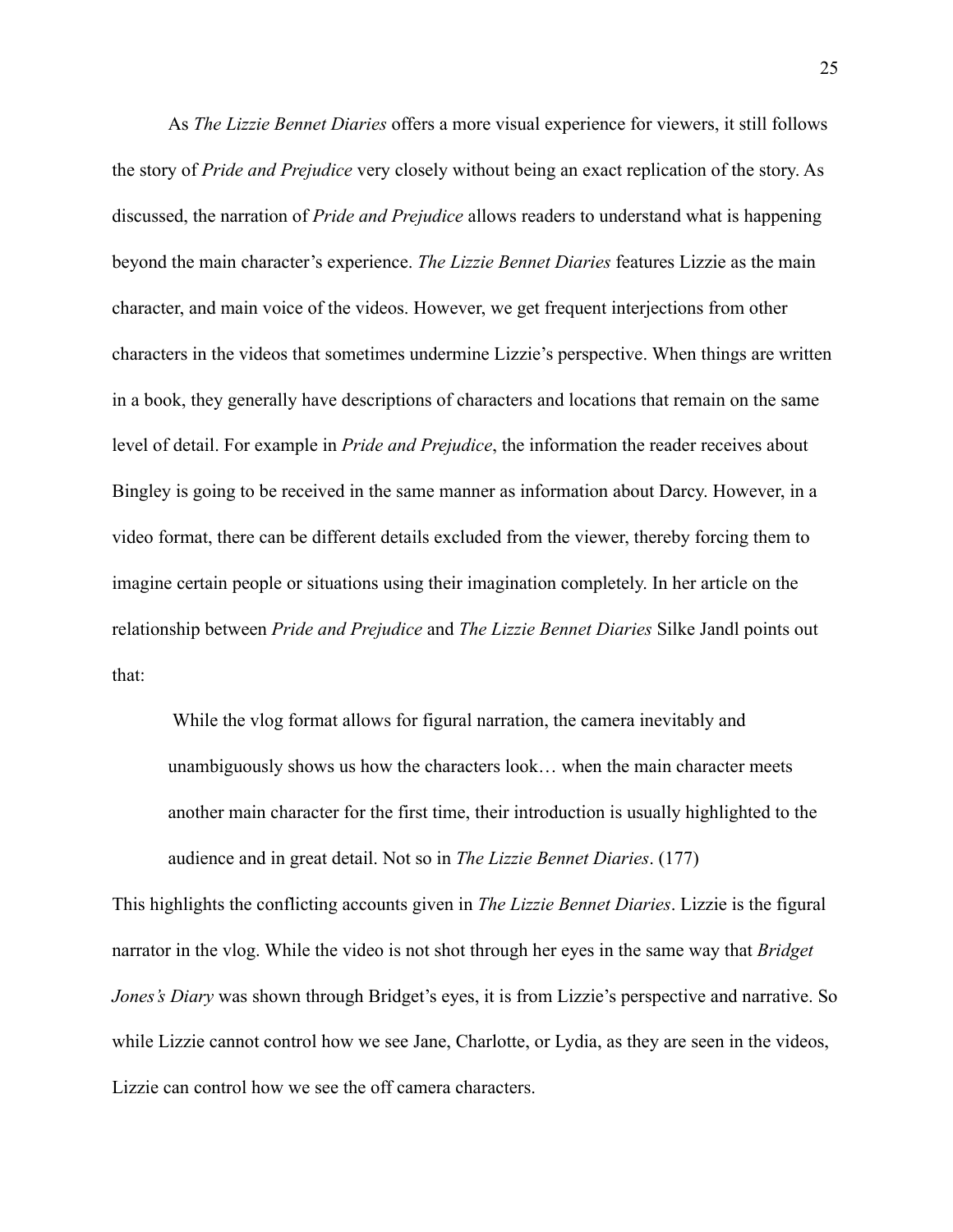The greatest example of this is the fact that Darcy as a character is discussed constantly in the vlog, but does not appear until episode 60. Up until this point, the viewer has been forced to imagine what he looks and acts like based on the information given by Lizzie and her sisters. Not only is the audience trying to determine which accounts are true from which of the characters that appear, they must also be thinking about the characters off-screen. One of the major comedic points in the role-playing is how Mrs. Bennet is portrayed. Throughout the vlogs, Lizzie makes short skits to play out experiences she has had off camera. They usually include a few items of clothing to represent a character, such as a bow tie and scally cap for Darcy, and a biased script she creates to represent her view of the character.

 The costume for Mrs. Bennet consists of a large garden hat and a tulle shawl, and when Lizzie plays her mother she adds in an overdramatic southern accent. However, when other characters, such as Jane, play the role of Mrs. Bennet, she speaks normally. Jandl sums this up by stating that, "Lizzie tends to employ the method of re-enacting scenes with exaggerated, almost caricature-like impressions of people who have not been on-screen" (177). The illusion the audience has of Mrs. Bennet is shattered in one of the final episodes as Mrs. Bennet comes on screen. We do not see her face, but she has a similar outfit as the costume Lizzie wore, and speaks in the same exaggerated accent Lizzie gave her. This creates a sort of break in the illusion of the vlog for the viewers. Lizzie and other characters have always acknowledged Lizzie's portrayal of Mrs. Bennet as, at best, exaggerated. However, when Mrs. Bennet comes on screen behaving exactly as Lizzie's portrayal, it feels a bit dishonest and hyperbolic.

 Charlotte and Lizzie are two characters that are very similar in their pursuits and goals in life, but who offer very different perspectives on how to get there. As previously mentioned,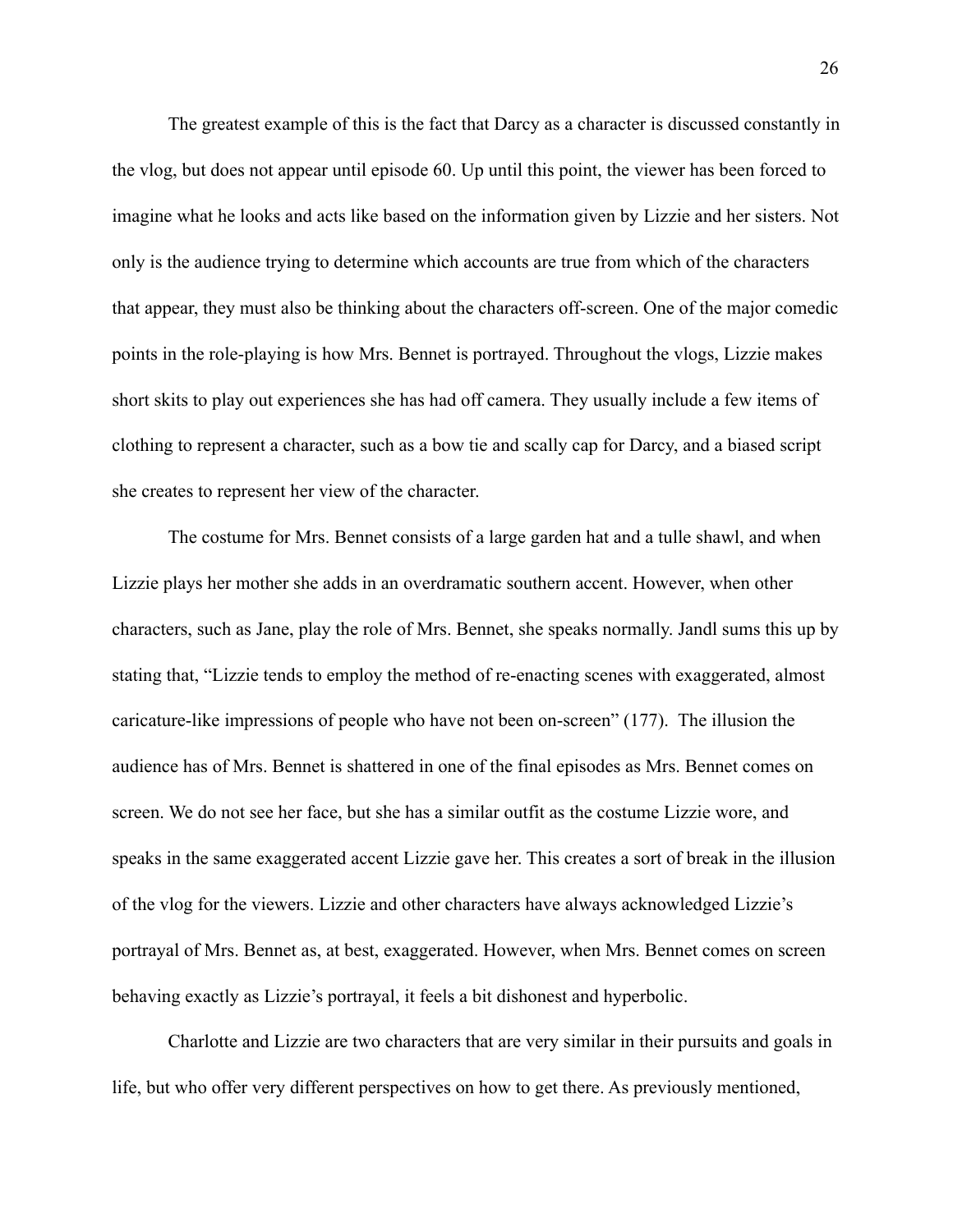Lizzie is a character that is focused on happiness. She is studying her passion in graduate school and is highly focused on her own happiness and autonomy as a person. On the flip side, Charlotte is someone who is very practical and at times cynical. Charlotte's family is lower middle class, and she believes that most success comes from luck rather than simply working hard and wanting to succeed. The expectations for Charlotte differ from the ones placed on Lizzie because they come from slightly different social classes. While this is expressed verbally early on in the videos, we see the situation play out in their lives in a very emotional way.

 The character of Ricky Collins is introduced as a childhood friend who returns to town looking for a business partner for his company. He believes he finds that person in Lizzie, as she is a communications student and creates the vlog which is portrayed as a successful online venture. However, Collins has problems communicating effectively with others and Lizzie cannot stand to be around him. For this reason, as well as the fact that she will have to drop-out of school to take the job, Lizzie turns down an offer from Collins. This is seen by her mother, and partially by Charlotte, as a selfish move. The salary and benefits Lizzie would have earned working for Collins would allow her to live comfortably. Charlotte is offered the job after Lizzie turns it down, and she accepts it. For Charlotte, this job is a lifeline for herself and her family. It does not matter that she has to drop-out of school, because with this job she will be financially stable.

 One of the areas of Lizzie's life that she feels pressure in is balancing her relationships with her family. It is clear through her reenactments that she sees her parents in a ridiculous but affectionate light. However, her younger sister Lydia is often presented in harsh words, with Lizzie introducing her in her second video as a "stupid whorey slut" (ep 2 0:10). While it is clear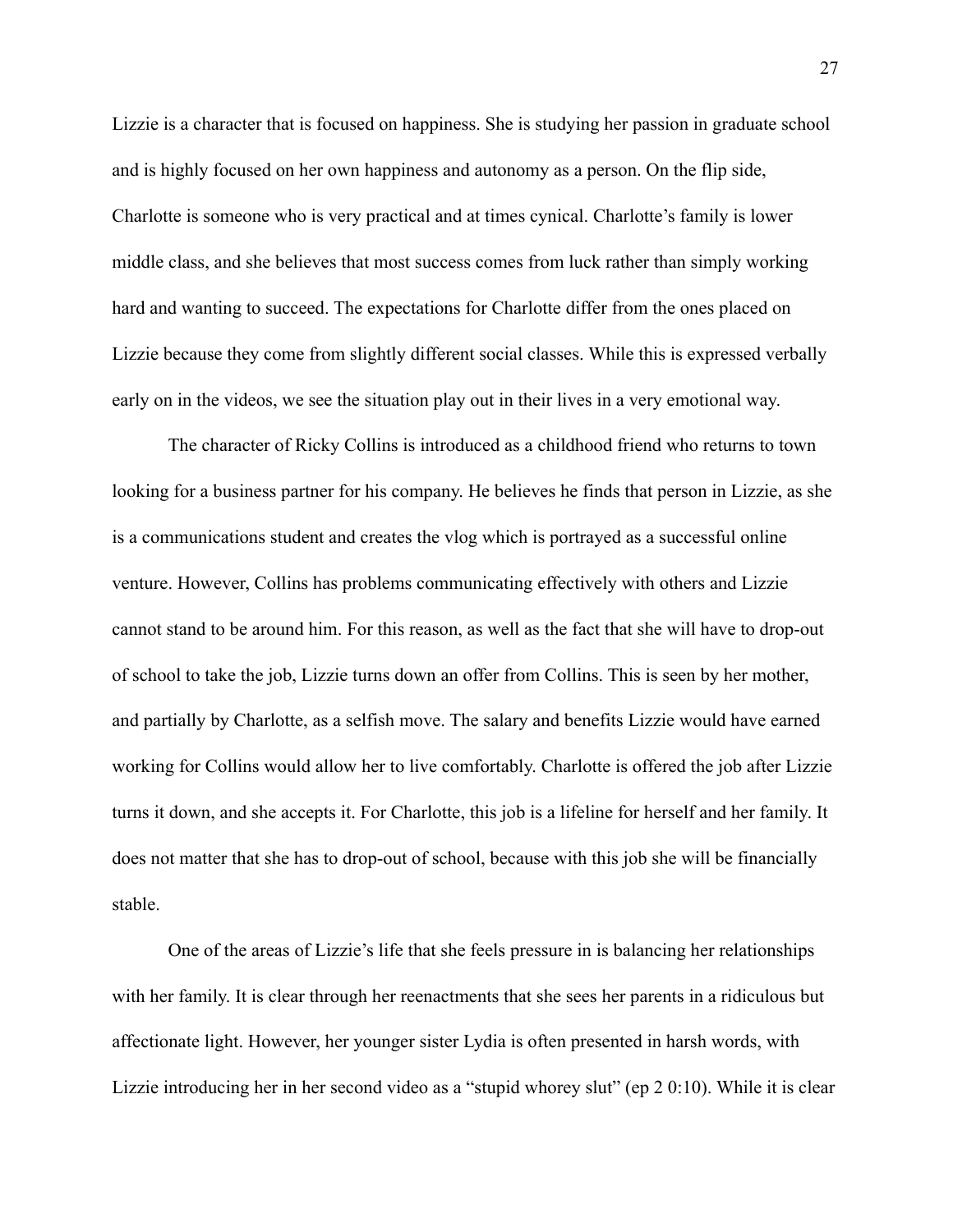in the videos that Lizzie does not dislike her younger sister, she certainly does not treat her with much respect. Lydia is seen as a burden, as the annoying younger sister you always have to keep an eye on. Lydia's treatment also highlights the other side of the spectrum from Mrs. Bennet's idea of how her daughters should be have. Lizzie finds Mrs. Bennet's expectations for herself to be old fashioned and confining, and yet Lizzie herself places judgments on Lydia for not following her own idea of womanhood. All of this changes when Lydia gets in trouble after becoming involved with George Wickham. George is a character who Darcy had a falling out with, and who Lizzie had a relationship with before she learned the truth of his character. After being in a relationship with Lydia, George puts up a subscription to their sex tape without Lydia's consent or knowledge. When Lizzie first learns about the situation she is devastated, telling Darcy "if I hadn't been so wrapped up in my own life, I might have had a clue about it and I could have warned her about him" (ep 84 3:08). Lizzie feels responsible for Lydia's situation because despite knowing George was not a good person, she never told Lydia the details. Despite being in another part of the state, working on her thesis, and shadowing Darcy's company Pemberley Digital, Lizzie still feels that she should have been more involved in Lydia's life.

 The vlog exists as a first person narrative of Lizzie's life and the lives of her friends and family. While we are predominately getting her perspective, as it is her vlog, we still have other characters appearing in the video to give their own take on situations. Often when Lizzie creates recreations of what has happened off screen, others in the video will point out she is being over the top in her portrayal of certain characters, in particular Darcy. However, Lizzie never seems concerned by these exaggerations, even saying to viewers, "of course I'm biased, it's my video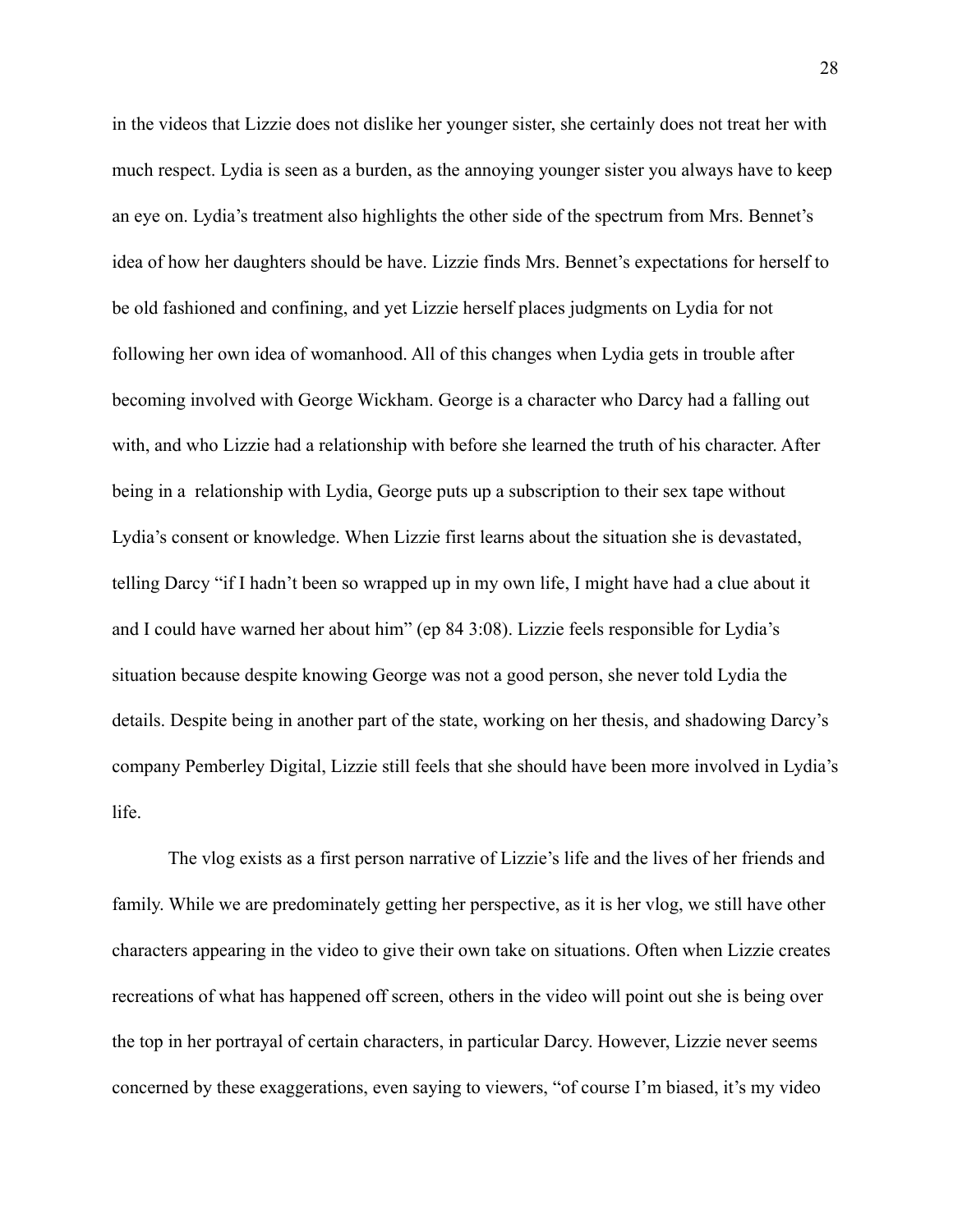blog" (ep 12 0:46). As the viewer, we do not have a chance to see the situations Lizzie experiences in real time, we only see her reenactments of them and so that is our only perspective. While we do see the corrections she receives from others in the video, we do not actually know how over-the-top Lizzie is being. Most of our opinions as the viewer are reliant on the information she, as the narrator, is providing, and that can make for a biased experience.

 While Lizzie serves as the voice of the vlog, there are other competing voices, as mentioned above. These come mainly in the voice of her sisters, Jane and Lydia, and her friend Charlotte. In one of the few episodes without Lizzie, Jane and Charlotte 'take over' the vlog to speak to viewers directly about Lizzie's biases. The episode is titled "Lizzie Bennet is in Denial", and in it Charlotte seems to pressure Jane into making the video. Charlotte insists that Lizzie is not portraying the truth in her reenactments, and as Jane says, "Lizzie sees what Lizzie sees" (ep 15 0:35). This statement is perhaps the simplest but most comprehensive interpretation of Lizzie's stories on the vlog. While everything she says may not be true to life, it is true to Lizzie. Still, at the end of their hijacked video Charlotte amends that they are also adapting their reenactments, leaving it up to the viewer to decide who they really want to believe.

 Most of the videos take place in Lizzie's bedroom, with some travel towards the second half of the vlogs. The character of Darcy does not appear until video 59, with his first speaking part in video 60. That means that the viewer's only understanding of Darcy is mainly through the perspective of Lizzie, with corrections from Jane, Lydia, and Charlotte. Darcy is painted as a prideful person who acts like he is too good for everyone. Lizzie even titles one episode "Snobby Mr. Douchey" when talking about how Darcy would not interact with her. All of the information given to the viewer about Darcy leads us to believe that he is a pretentious person. This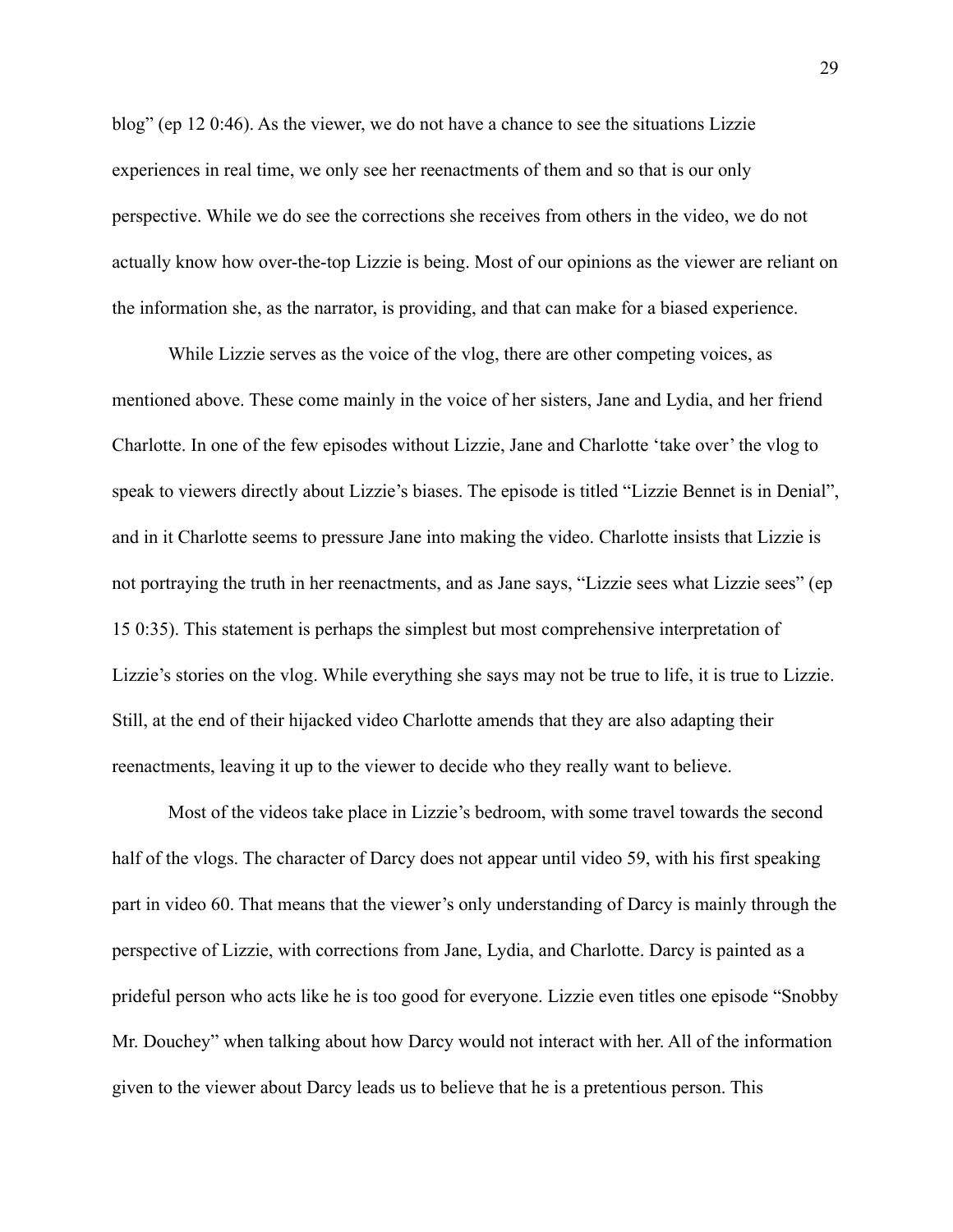perception could potentially be confirmed for many in episode 60 when Darcy confesses to Lizzie that he is in love with her. In this confession he states that "two parts of me have been at war. Your odd family, your financial troubles, you're in a different world from me, people expect me to travel in certain circles … I can't believe it either, that my heart could completely overwhelm my judgment" (ep 60 1:21-1:46). Darcy's focus, in the midst of confessing his love for someone, is to point out all the negative associations that are likely to be attached to their potential relationship.

 That short speech alone, the very first moment we hear any dialogue from Darcy, could easily seal his reputation to the audience as exactly what Lizzie presented him as. Yet, as their conversation continues, Darcy's perspective on things come to light as well. He discusses the reason he helped break up Bing and Jane, which mostly stem from his concern for his friend being hurt by Jane. To Lizzie, Darcy's actions are based solely on the idea of social standing, but to Darcy it was about protecting his friend. In the following episode, Charlotte justifies Darcy's feelings towards Lizzie. As Charlotte lists off times when Darcy went out of his way to be around Lizzie, Lizzie brushes them off with excuses. In this moment viewers can begin to understand that the story Lizzie has been telling has been very selective, and Darcy's own perspective begins to gain more authority.

*The Lizzie Bennet Diaries* returns to *Pride and Prejudice*'s neat ending, but arguably with even more of an idealistic ending to wrap it up. Lizzie and Darcy begins relationship after he resolves the scandal between Lydia and George Wickham. However, if the story ended there it would not have expanded on one of the subtle aspects of the ending to *Pride and Prejudice*; Elizabeth is able to find in Mr. Darcy not only a loving partner but also man who is willing and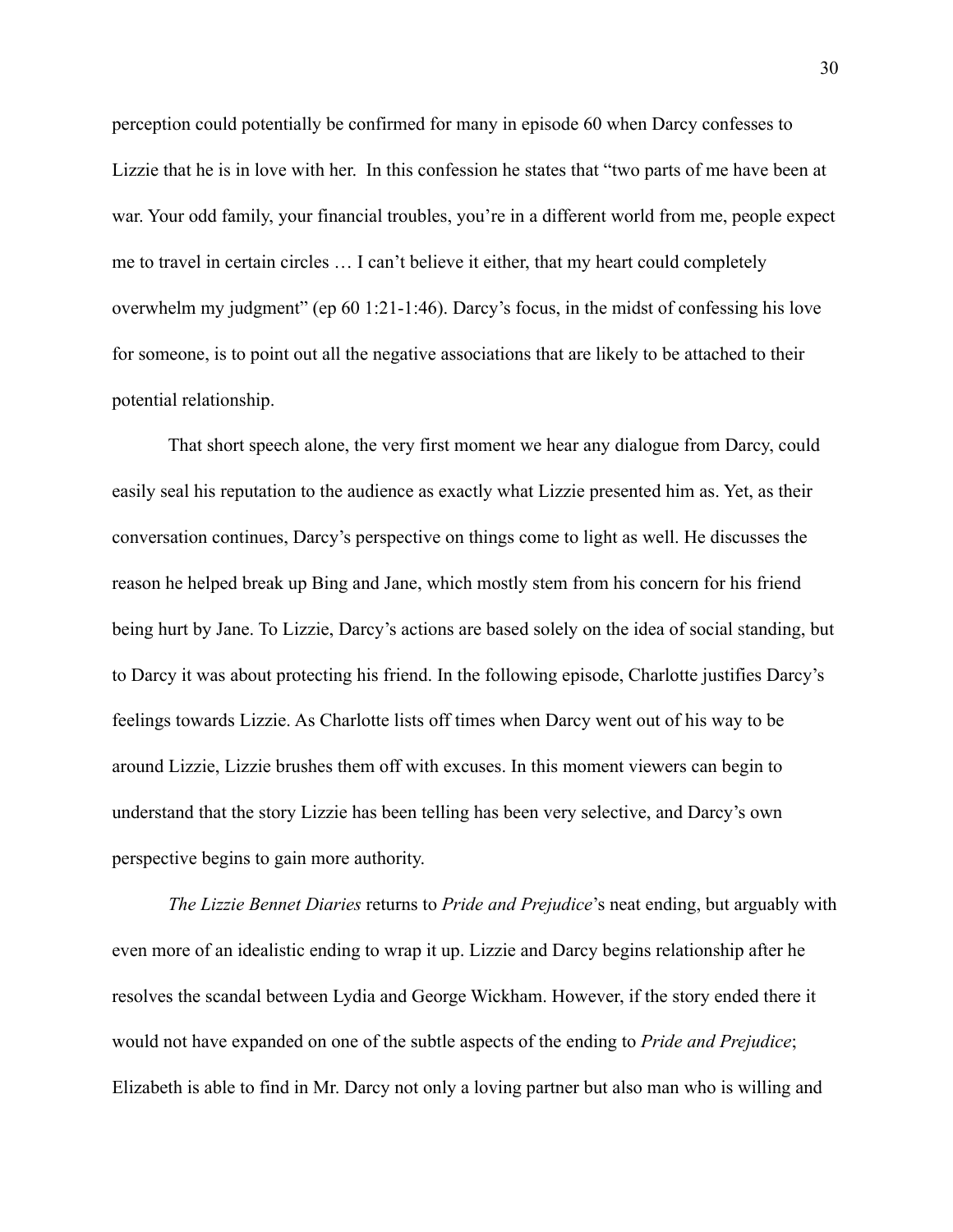excited to have an intellectual partner. Lizzie achieves this goal independent of Darcy's financial or networking help as she begins her own company building off the success of the vlog. This success was largely possible because of the formatting of her story, and the medium in which she chose to present it to an audience. In the end, she achieves a loving relationship, and the financial and professional success she had been working towards from the beginning.

## **Conclusion**

As a reader, there is an assumption placed in most narratives that the stories being told will represent the truth of their world. The ability that a reader or viewer possesses in interacting with any story can be affected by a number of factors, but none more than the narrative style. It can shift the entire perspective of the story being told, and completely change your view on character and story arc. In each of the stories discussed here, the integrity of the story relies on the way in which the story is told. Through the use of free indirect discourse in *Pride and Prejudice* the reader can interpret the story far beyond the understanding that Elizabeth possesses. However, in *Bridget Jones's Diary* the reader is completely, and sometimes painfully, tied only to what Bridget presents. *The Lizzie Bennet Diaries* offers a bit more balance as the viewer receives information from other characters in the vlog, but the narrative is still heavily controlled by Lizzie. Due to these shifts, and despite the fact that all three stories follow a close storyline, each of them are very different from one another, and each offers a unique experience.

 Additionally, these three stories showcase an arc of development for single middle-class women. Elizabeth, Bridget, and Lizzie all face decisions about how to empower themselves to achieve happiness in their lives. They face the pressures of balancing so many aspects of their lives into one cohesive unit, while also pushing beyond the expectations placed upon them.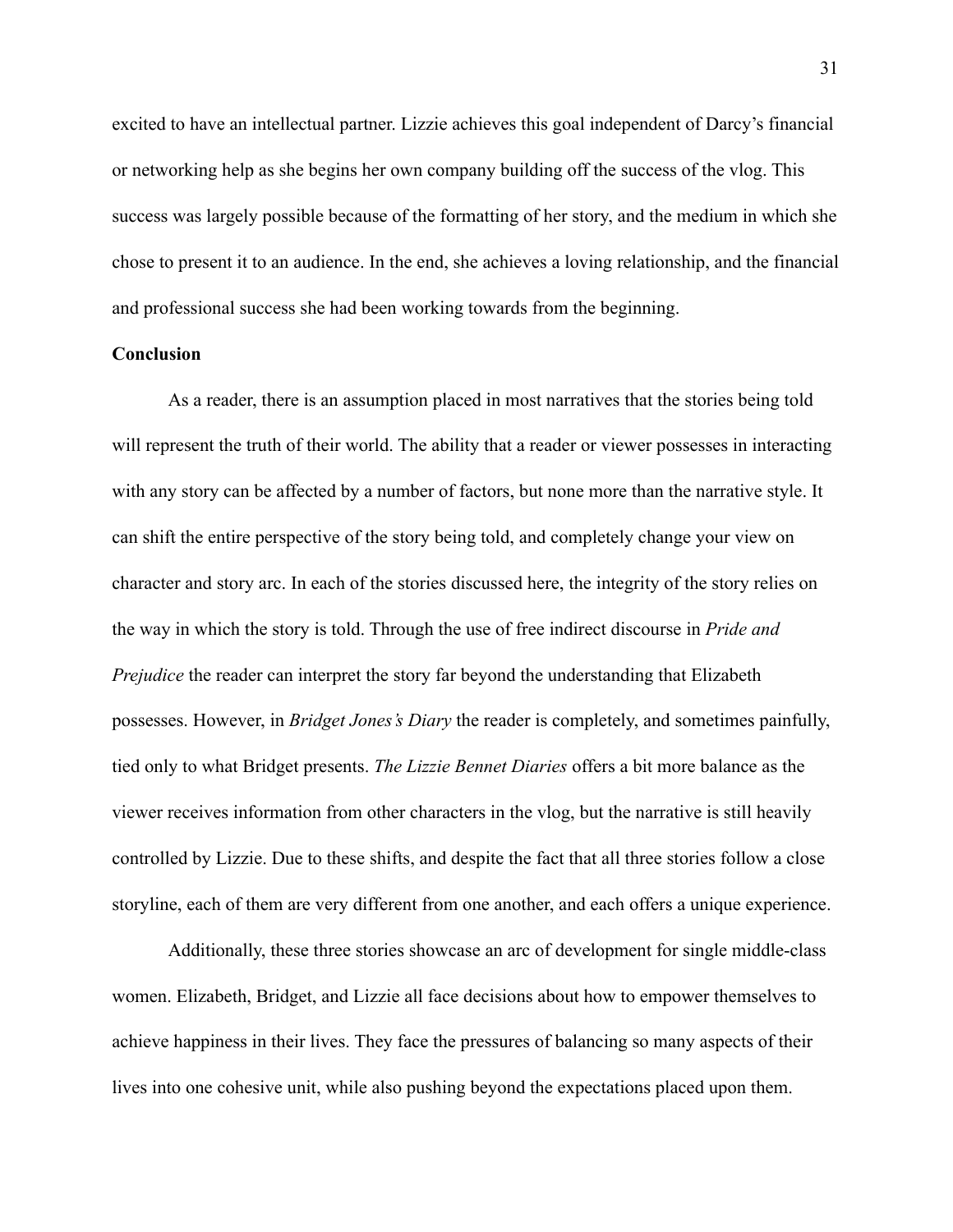Bridget is the first of the three that has the opportunity to pursue a career and live independently, privileges that would seemingly allow her to be happy. However, there are many new issues that come into play with these opportunities. Lizzie, as well, has the opportunity to pursue an education, and develop a relationship with someone who's he falls in love with. In some ways the story of Lizzie is the most successful, but she still faces the intense failures that Elizabeth faced in losing touch with her family and the anguish that Lydia experiences. The significance in which the narrative styles of these stories interacts with the female stories being told shapes the record of the change seen within them.